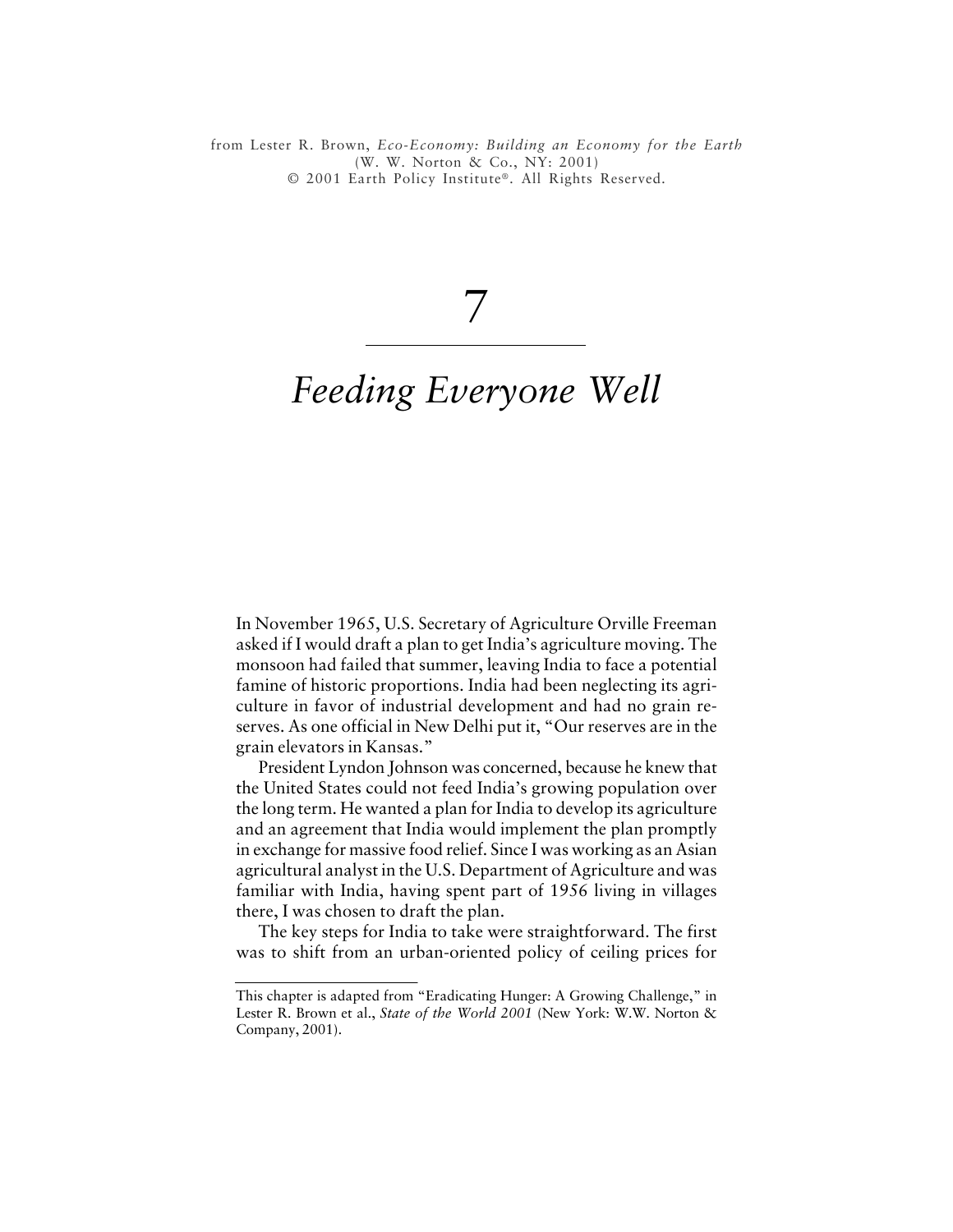grain that discouraged investment in agriculture to a rural-oriented policy of support prices that would encourage farmers to invest in improving their land and other output-expanding measures. The second step was to move the fertilizer industry out of the government sector, where it took up to nine years to build a fertilizer plant, into the private sector, where plants could be built in two years. The third was to harness the abundant underground water resources for irrigation. The fourth was to disseminate quickly the high-yielding wheats that had already been tested and approved for use in India.

During the year following signature of the agreement, the United States shipped a fifth of its wheat crop to India to offset the poor harvest. Two ships left U.S. ports each day laden with grain for India—part of the largest movement of grain between two countries in history. Between 1965 and 1973, India doubled its wheat harvest, a record gain for a major country. The agricultural plan succeeded beyond our hopes as India became self-sufficient in grain.<sup>1</sup>

The plan I drafted in November 1965 was not difficult. Any number of people could have come up with such a scheme because the needed steps were so obvious. Today, however, with its population projected to grow by 563 million by 2050, India is facing a far more complex challenge. Achieving a humane balance between food and people may now depend more on the success of family planners in accelerating the shift to smaller families than on farmers. In India, as in the world as a whole, soil erosion, aquifer depletion, and climate change are the principal threats to the sustainability of agriculture, to building the food sector of an eco-economy.<sup>2</sup>

Expanding food production to feed the world's growing numbers will be far more difficult during this half-century than it was over the last. During the last half of the twentieth century, the world's farmers nearly tripled grain production, boosting it from 631 million tons in 1950 to 1,835 million tons in 2000. This half-century gain was nearly double that from the beginning of agriculture, some 11,000 years ago, until 1950.<sup>3</sup>

Impressive though this achievement was, most of the progress was cancelled by population growth. Today, 1.1 billion of the world's 6.1 billion people are still undernourished and underweight. Hunger and the fear of starvation quite literally shape their lives.<sup>4</sup>

Eradicating the hunger that exists today and feeding those to be added tomorrow is a worthy challenge, one made all the more dif-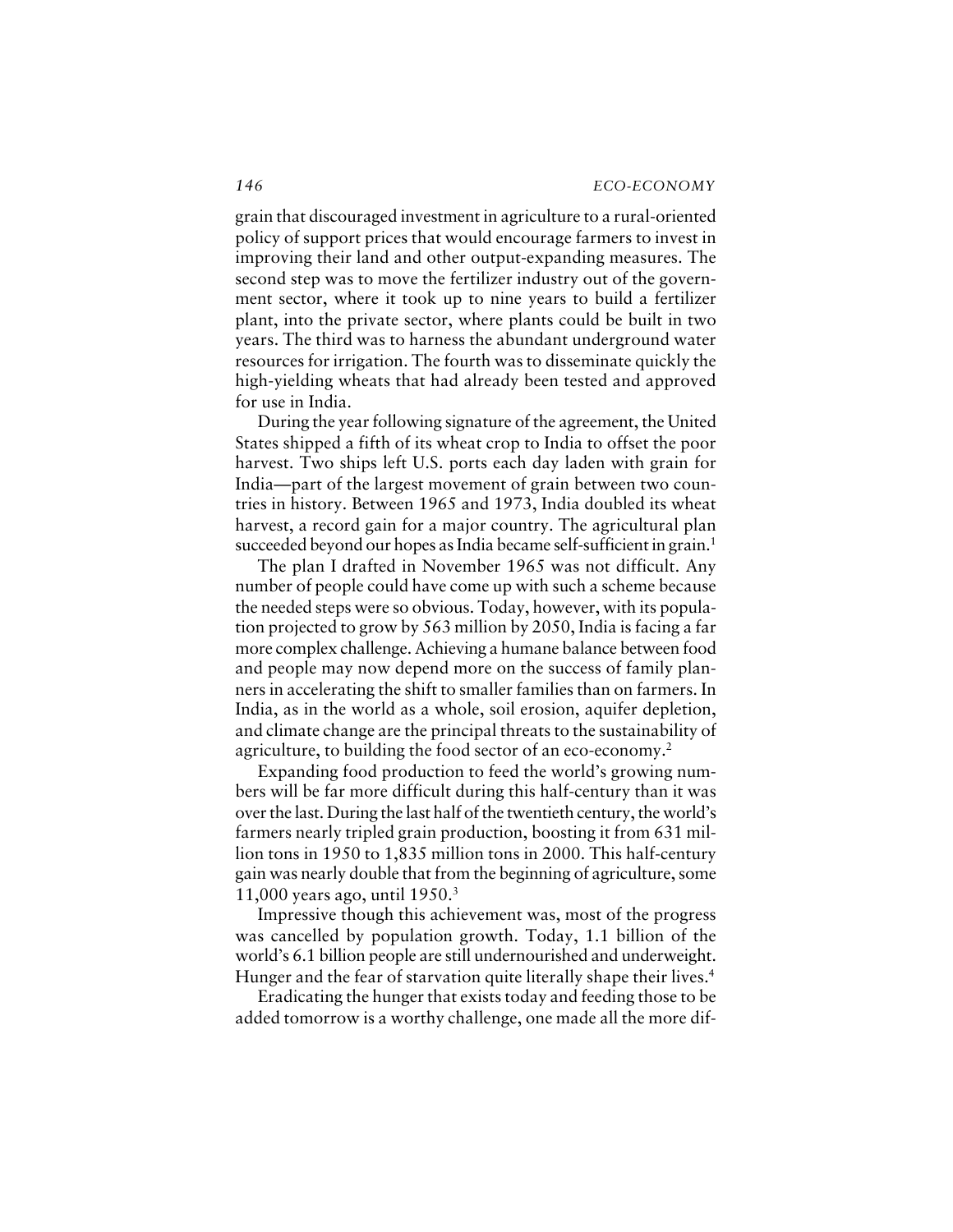ficult because two of the world's three food systems—rangelands and oceanic fisheries—are already being pushed to or even beyond their sustainable yields. The output of croplands has not yet reached its limit, but the rise in cropland productivity has slowed over the last decade.

In its most basic form, hunger is a productivity problem. Typically people are hungry because they do not produce enough food to meet their needs or because they do not earn enough money to buy it. The only lasting solution is to raise their productivity—a task complicated by the ongoing shrinkage in both the cropland area and irrigation water per person in developing countries.

#### **A Status Report**

As noted, 1.1 billion people are undernourished and underweight. The meshing of this number with a World Bank estimate of 1.3 billion living in poverty, defined as those living on \$1 a day or less, comes as no surprise. Poverty and hunger go hand in hand.<sup>5</sup>

Gains in eradicating hunger in East Asia and Latin America leave most of those who are still hungry concentrated in the Indian subcontinent and sub-Saharan Africa. In these regions, most of the hungry live in the countryside. The World Bank reports that 72 percent of the world's 1.3 billion poor live in rural areas. Most of them are undernourished, sentenced to a short life. These rural poor usually live not on the productive irrigated plains but on the semiarid/arid fringes of agriculture or in the upper reaches of watersheds on highly erodible, steeply sloped land. Eradicating hunger depends on stabilizing these fragile ecosystems.<sup>6</sup>

Demographically, most of the world's poor live in countries with rapidly growing populations, where poverty and population growth are reinforcing each other. The Indian subcontinent, for example, is adding 21 million people a year, the equivalent of another Australia. By mid-century, the population of this region—already the hungriest on earth—is expected to include another 900 million people.<sup>7</sup>

No single factor bears so directly on the prospect of eradicating hunger in this region as population growth. In rural societies, when a farm passes from one generation to the next, it is typically subdivided among the children. With the second generation of rapid population growth and subsequent land fragmentation, farms are shrinking to the point where they can no longer support the people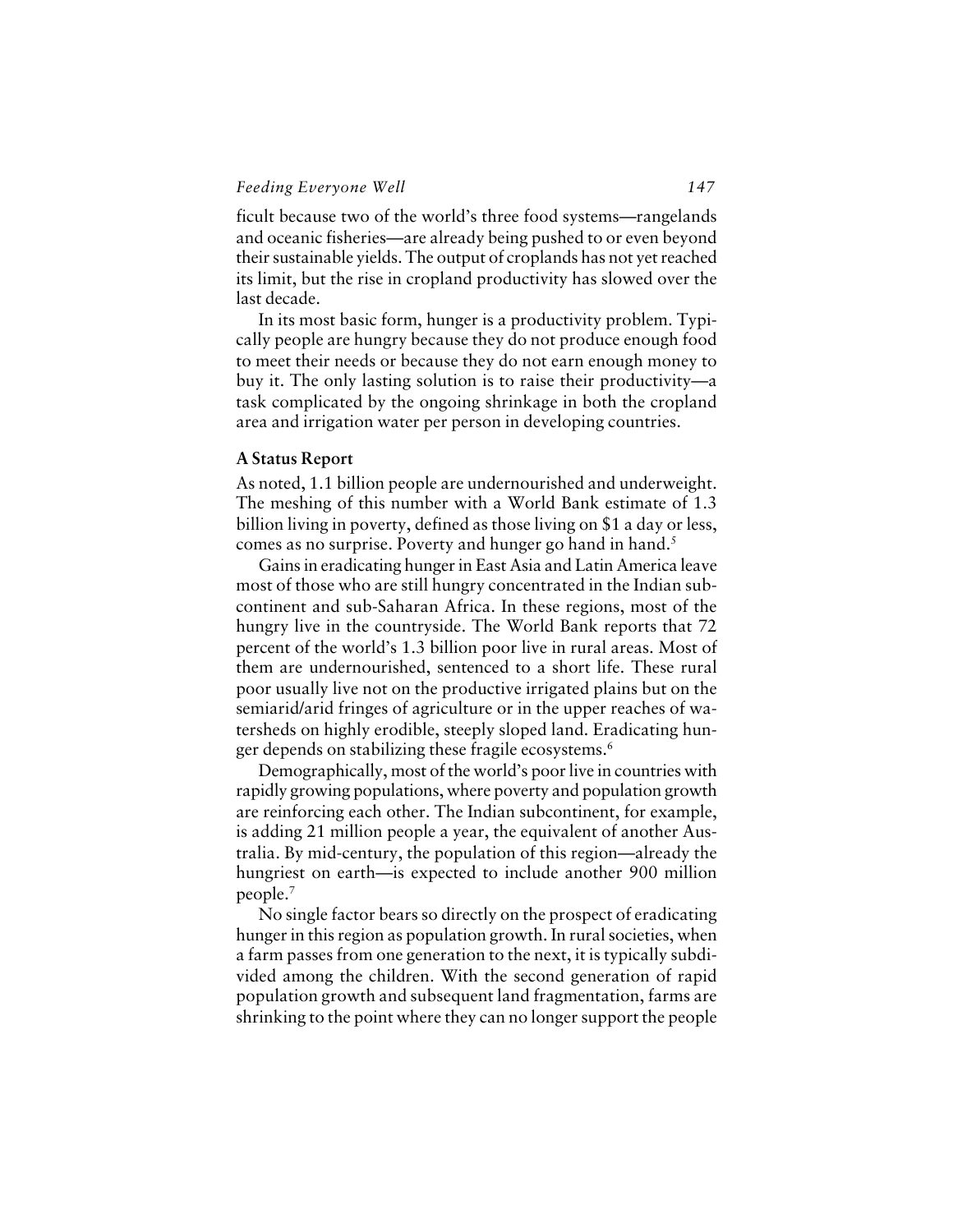living on them.

Between 1970 and 1990, the number of farms in India with less than 2 hectares (5 acres) of land increased from 49 million to 82 million. Assuming that this trend has continued since then, India now has more than 90 million farms of less than 2 hectares. If each family has six members, then 540 million people—over half of India's population—are trapped in a precarious balance with the  $land.<sup>8</sup>$ 

In Bangladesh, average farm size has already fallen below 1 hectare. According to one study, Bangladesh's "strong tradition of bequeathing land in fixed proportions to all male and female heirs has led to increasing landlessness and extreme fragmentation of agricultural holdings." In addition to the millions who are now landless, millions more have plots so small that they are effectively landless.<sup>9</sup>

Africa, with the world's fastest population growth, is facing a similar reduction in cropland per person. For example, as Nigeria's population goes from 114 million today to a projected 278 million in 2050, its per capita grainland—most of it semiarid and unirrigated—will shrink from 0.15 hectares to 0.06 hectares. Nigeria's food prospect, if it stays on this population trajectory, is not promising.<sup>10</sup>

Further complicating efforts to expand food production are water shortages. As noted earlier, almost all of the 3.2 billion people to be added to world population in the next 50 years will be born in countries already facing water shortages, such as India, Pakistan, and those in the Middle East and semiarid Africa. In India, water tables are already falling in large areas as demand exceeds the sustainable yield of aquifers. For many countries facing water scarcity, trying to eradicate hunger while population continues to grow rapidly is like trying to walk up a down escalator.<sup>11</sup>

Even as the world faces the prospect of adding 80 million people a year over the next two decades, expanding food production is becoming more difficult. In each of the three food systems—croplands, rangelands, and oceanic fisheries—output expanded dramatically during most of the twentieth century's last half. Now this is changing.

Between 1950 and 2000, as noted earlier, world production of grain nearly tripled. Production per person climbed nearly 40 percent as growth in the grain harvest outstripped that of population.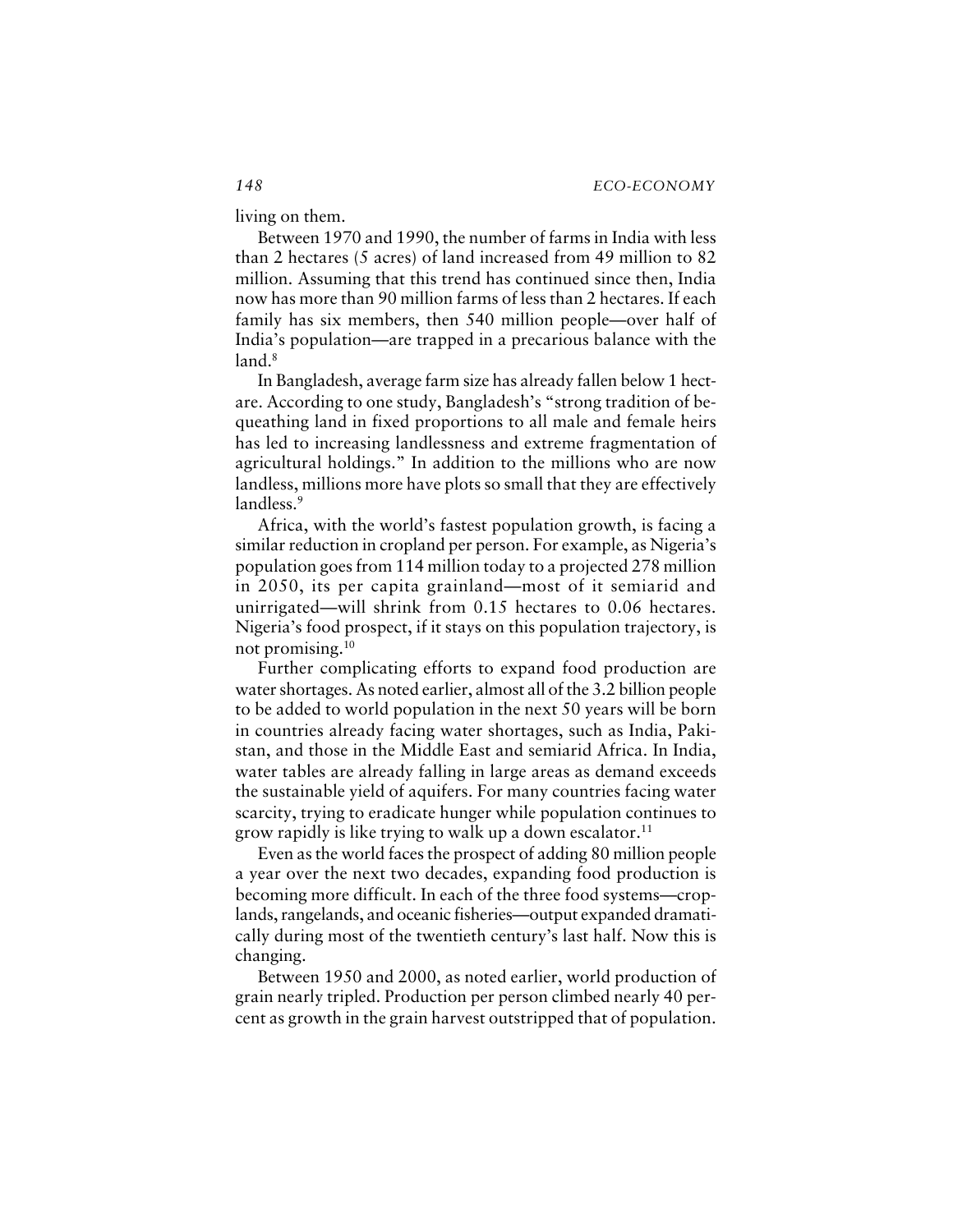The rising tide of grain production improved nutrition for much of humanity, but after 1984 growth in production slowed, falling behind that of population. By 2000, production per person had dropped 11 percent from the peak. (See Table 7–1.) The decline is concentrated in Africa, where rapid population growth has simply outrun grain production, and in the former Soviet Union, where the economy has shrunk by half since 1990 and living standards have deteriorated.<sup>12</sup>

|                 | Growth      |           | Decline   |           |
|-----------------|-------------|-----------|-----------|-----------|
| Food            | Period      | Growth    | Period    | Decline   |
|                 |             | (percent) |           | (percent) |
| Grain           | $1950 - 84$ | $+38$     | 1984-2000 | $-11$     |
| Beef and Mutton | 1950–72     | $+44$     | 1972-2000 | $-1.5$    |
| Seafood         | 1950-88     | $+112$    | 1988-98   | $-17$     |

Table 7–1. *World Production Per Person of Grain, Beef and Mutton, and Seafood, 1950–2000*

*Source:* See endnote 12.

Roughly 1.2 billion tons of the world grain harvest are consumed directly as food, with most of the remaining 635 million tons (36 percent) consumed indirectly in livestock, poultry, and aquacultural products. The share of total grain used for feed varies widely among the "big three" food producers—ranging from a low of 4 percent in India to 25 percent in China and 65 percent in the United States.<sup>13</sup>

Over the last half-century, the soaring world demand for animal protein was satisfied largely by expanding the output of meat from rangelands and of seafood from oceanic fisheries. World production of beef and mutton increased from 24 million tons in 1950 to 65 million tons in 2000, a near tripling. Most of the growth, however, occurred from 1950 to 1972, when output went up 44 percent. Since 1972, beef and mutton production per person has fallen by 15 percent.<sup>14</sup>

An estimated four fifths of the beef and mutton produced worldwide in 2000, roughly 52 million tons, comes from animals that forage on rangelands. With the world's rangelands now being grazed at or beyond capacity, future gains in output will likely be limited.<sup>15</sup>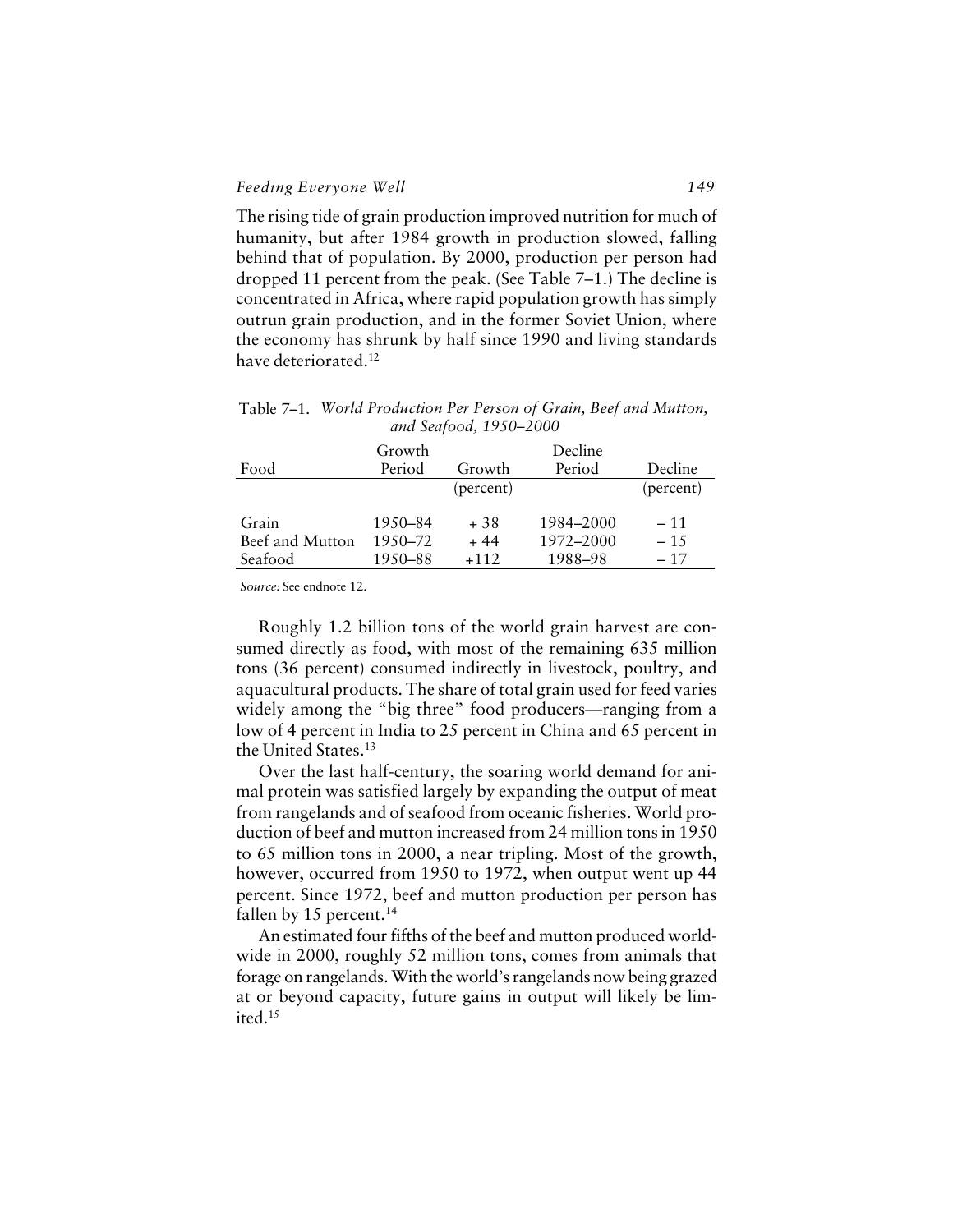The growth in the oceanic fish catch exceeded even that of beef and mutton, climbing from 19 million tons in 1950 to 86 million tons in 1998, the last year for which data are available. This fourfold growth was also concentrated in 1950–88, a time during which the annual growth in the catch—at 3.8 percent—was easily double that of world population. As a result, the oceanic fish catch per person climbed from 8 kilograms in 1950 to 17 kilograms in 1988. Since then, it has fallen by some 17 percent. The new reality is that fishers and ranchers can no longer satisfy much of the growing demand for food. For the first time since civilization began, farmers must try to meet future food needs on their own.<sup>16</sup>

# **Raising Cropland Productivity**

In a world where there is little new land to plow, raising the productivity of existing cropland is the key to feeding the 80 million people added each year. It is also essential for protecting the earth's ecosystem. If farmers had not been able to nearly triple land productivity since 1950, it would have been necessary to clear half of the world's remaining forestland for food production.

There are at least three ways of raising cropland productivity: raise the yield per crop, increase the number of crops per year through multiple cropping, and get more out of the existing harvest by "processing" crop residues through ruminants to produce meat and milk.

Raising world cropland productivity is becoming progressively more difficult. Over the last century or so, plant breeders dramatically boosted the genetic yield potential of wheat, rice, and corn the leading grains. At the heart of this effort was an increase in the share of the plant's photosynthate, the product of photosynthesis, going to the seed. While the originally domesticated wheats did not use much more than 20 percent of their photosynthate to produce seed, today's highly productive varieties devote half or more to seed formation. The theoretical upper limit is estimated at 60 percent since the plant's roots, stem, and leaves also require photosynthate.<sup>17</sup>

Realizing the genetic potential of the new seeds depends on alleviating any nutrient or moisture constraints on yields. Fertilizers are designed to remove the limits imposed by nutrient deficiencies. As cities have grown over the past century, there has been a massive disruption of the nutrient cycle, making it more difficult to return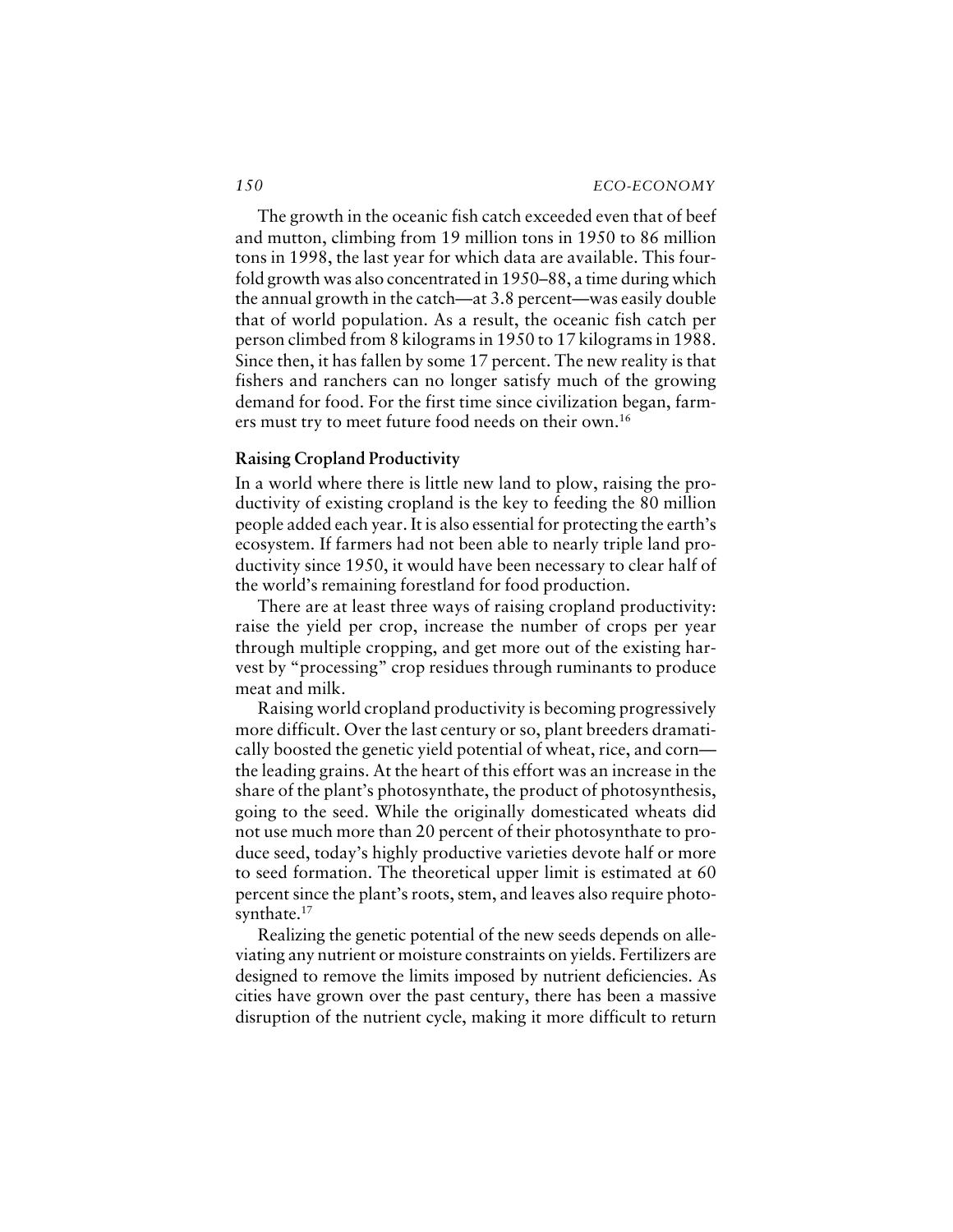the nutrients in human waste to the land, and leaving the world ever more dependent on fertilizer. In earlier times, when food was produced and consumed locally, nutrients were automatically recycled back onto the land in the form of livestock and human waste. But as cities developed, as the world shifted from a subsistence economy to a market economy, and as international trade expanded, farmers offset the growing loss of nutrients with fertilizer.

As world fertilizer use climbed from 14 million tons in 1950 to 141 million tons in 2000, in some countries it began to press against the physiological limits of plants to absorb nutrients. In response, fertilizer use has leveled off in the United States, Western Europe, Japan, and now possibly China. In these countries, applying additional nutrients has little effect on production. Some parts of the world, such as the Indian subcontinent and Latin America, can still profitably use additional fertilizer. But for the world as a whole, the rapid growth in fertilizer use—the engine that helped triple the world grain harvest since 1950—is now history.<sup>18</sup>

Where fertilizer use is excessive, nutrient runoff into rivers and oceans can lead to algal blooms that then use up all available oxygen in the water as the algae decompose, creating dead zones with no sea life. Food output on land is expanding in part at the expense of that from the oceans.<sup>19</sup>

The accumulation of nitrates in underground water supplies in Western Europe led to European Union regulations to restrict fertilizer use. In Denmark, farmers are required to compile an annual nitrogen balance for the application and crop use of nitrogen. If this balance, submitted to the government each year, shows excessive runoff, farmers can be fined. The state of Iowa, concerned about nitrogen in underground water, levied a tax on fertilizer to discourage its excessive use.<sup>20</sup>

Just as fertilizer removes nutrient constraints on production, irrigation can remove moisture constraints, enabling plants to realize their full genetic potential. In some cases, irrigation simply boosts land productivity, but in others it permits dry season cropping or an expansion of cropping onto arid land.

While the world as a whole has nearly tripled land productivity since 1950, some countries have done even better. Over the last half-century, China, France, the United Kingdom, and Mexico have quadrupled wheat yield per hectare. India has nearly done the same. And the United States has quadrupled its corn yield.<sup>21</sup>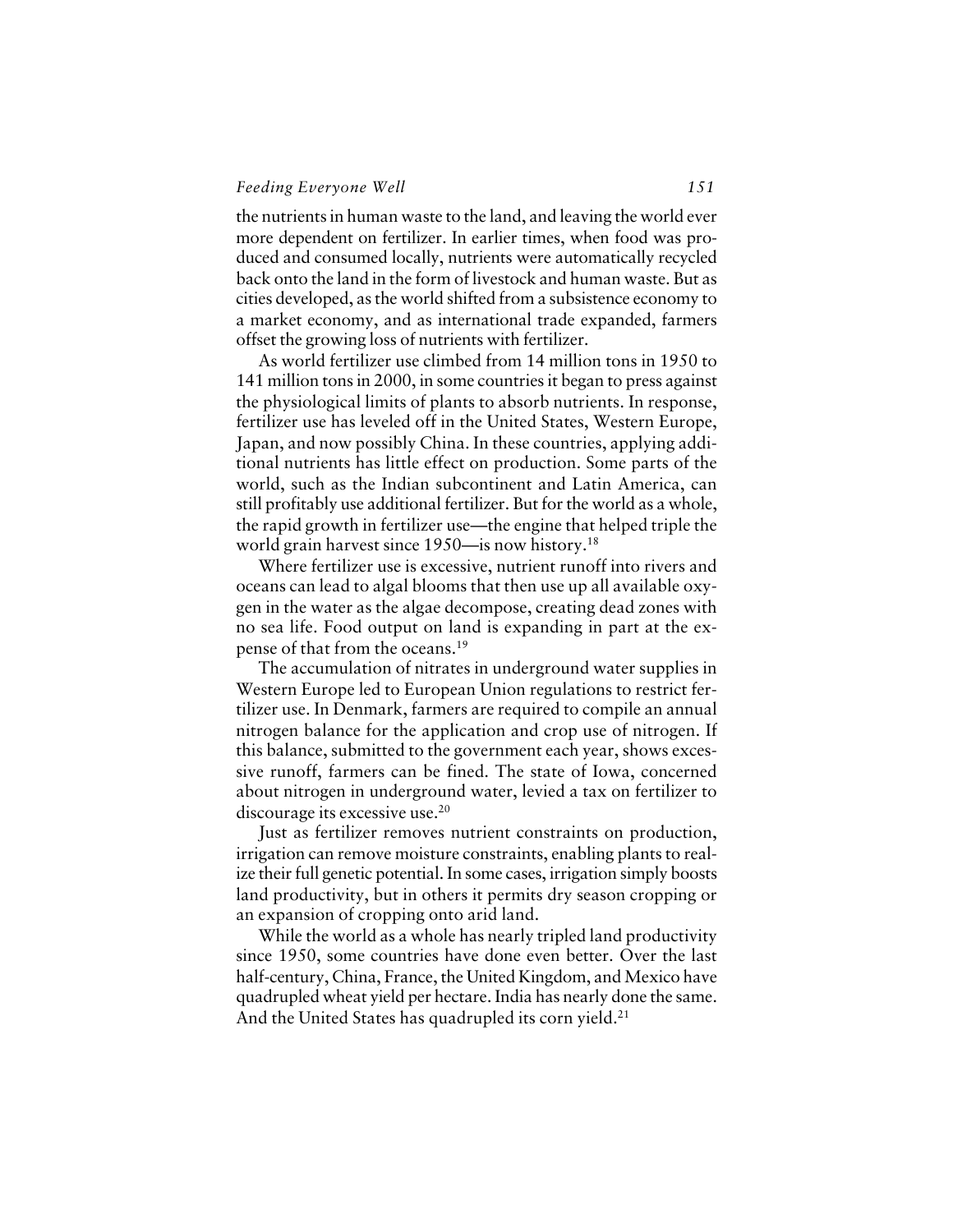For several decades scientists generated a steady flow of new technologies designed to raise land productivity, but this flow is now ebbing. In some countries, farmers are now literally looking over the shoulder of scientists at agricultural experiment stations. In countries where yields have already tripled or quadrupled, it is becoming difficult for farmers to continue raising yields. For example, wheat yields in the United States have increased little since 1983. Rice yields in Japan have risen little since 1984.<sup>22</sup>

Even some developing countries are now experiencing a plateauing of grain yields. Between 1961 and 1977, rice yields in South Korea increased nearly 60 percent, but during the quarter-century since they have risen by only 1 percent. Similarly, wheat yields in Mexico climbed from 0.9 tons per hectare in 1950 to 4.4 tons in 1982, a rise of nearly fivefold. Since then there has been little change. (See Figure 7–1.) As the rise in land productivity levels off in more and more countries, expanding global grain output will become progressively more difficult.<sup>23</sup>

Over the last half-century, the world's farmers nearly tripled land productivity, but now future gains in productivity are more difficult to come by. Farmers managed to double the 1950 grain yield of 1 ton per hectare by 1982, when they surpassed 2 tons. By 2000 they were at 2.8 tons, close to a tripling of the 1950 yield. But the rise in yields is slowing.<sup>24</sup>

Raising crop yields is primarily a biological challenge, not un-



in Mexico, 1950-2000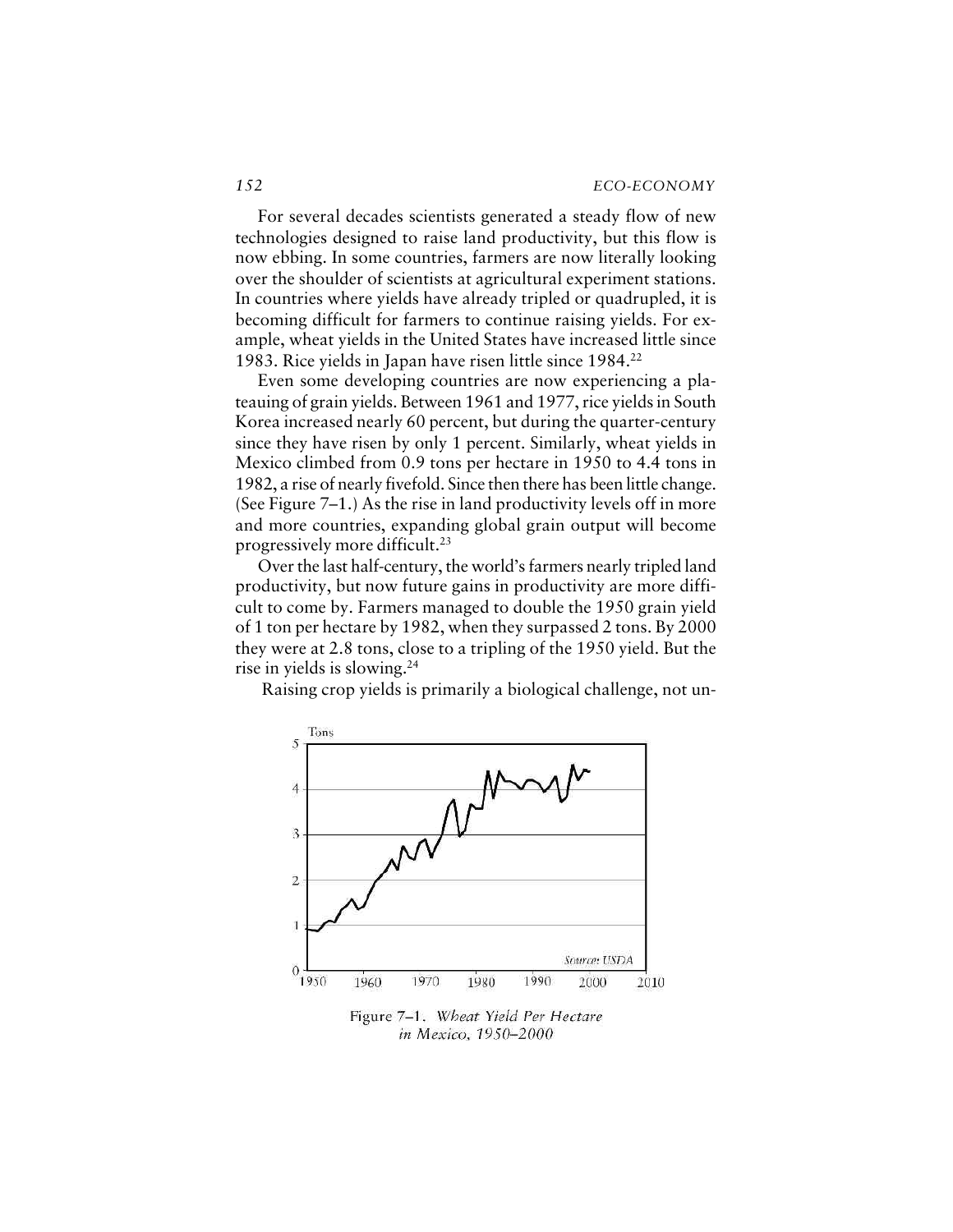like increasing athletic performances. Somewhere in antiquity, someone ran a mile in less than six minutes. Well before the first modern-day Olympics, held in 1896, runners were covering a mile in under five minutes. In 1954, Roger Bannister broke the four-minute barrier. A half-century has passed since then, but no one talks about running a three-minute mile. We have reached the point where cutting another minute from our mile time may be physiologically impossible.<sup>25</sup>

We are faced with a similar situation with grain yields. For the world's farmers, going from an average of 1 ton per hectare to 2 was easy. Getting from 2 tons to nearly 3, where we are now, was much more difficult. For the world to move from 3 to 4 tons per hectare may be almost as difficult as going from a four-minute to a three-minute mile. If so, family planners will be under a lot of pressure to slow population growth.

For the world as a whole, the rise in land productivity has slowed markedly since 1990. From 1950 until then, world grain yield per hectare rose 2.1 percent a year. Between 1990 and 2000, however, the annual gain was only 1.1 percent. (See Table 7–2.)

Biotechnology is often cited as a potential source of higher yields, but although biotechnologists have been engineering new plant varieties for two decades, they have yet to produce a single variety of wheat, rice, or corn that can dramatically raise yields. The reason is that conventional plant breeders had already done most of the things they could think of to raise grain yields. Biotechnology's contributions are more likely to come in developing crop varieties that reduce insecticide use, are more drought-tolerant, or are more salt-tolerant. If genetic engineers can breed salt-tolerant varieties, it would alleviate water shortages. Perhaps the largest question hang-

| Year   | Yield Per Hectare <sup>1</sup> | Annual Increase |
|--------|--------------------------------|-----------------|
| (tons) | (percent)                      |                 |
| 1950   | 1.06                           |                 |
| 1990   | 2.47                           | 2.1             |
| 2000   | 2.75                           | 11              |

Table 7–2. *Gains in World Grain Yield Per Hectare, 1950–2000*

 $1$ <sup>1</sup>Yield for 1990 is three-year average.

*Source:* USDA, *Production, Supply, and Distribution,* electronic database, Washington, DC, updated May 2001.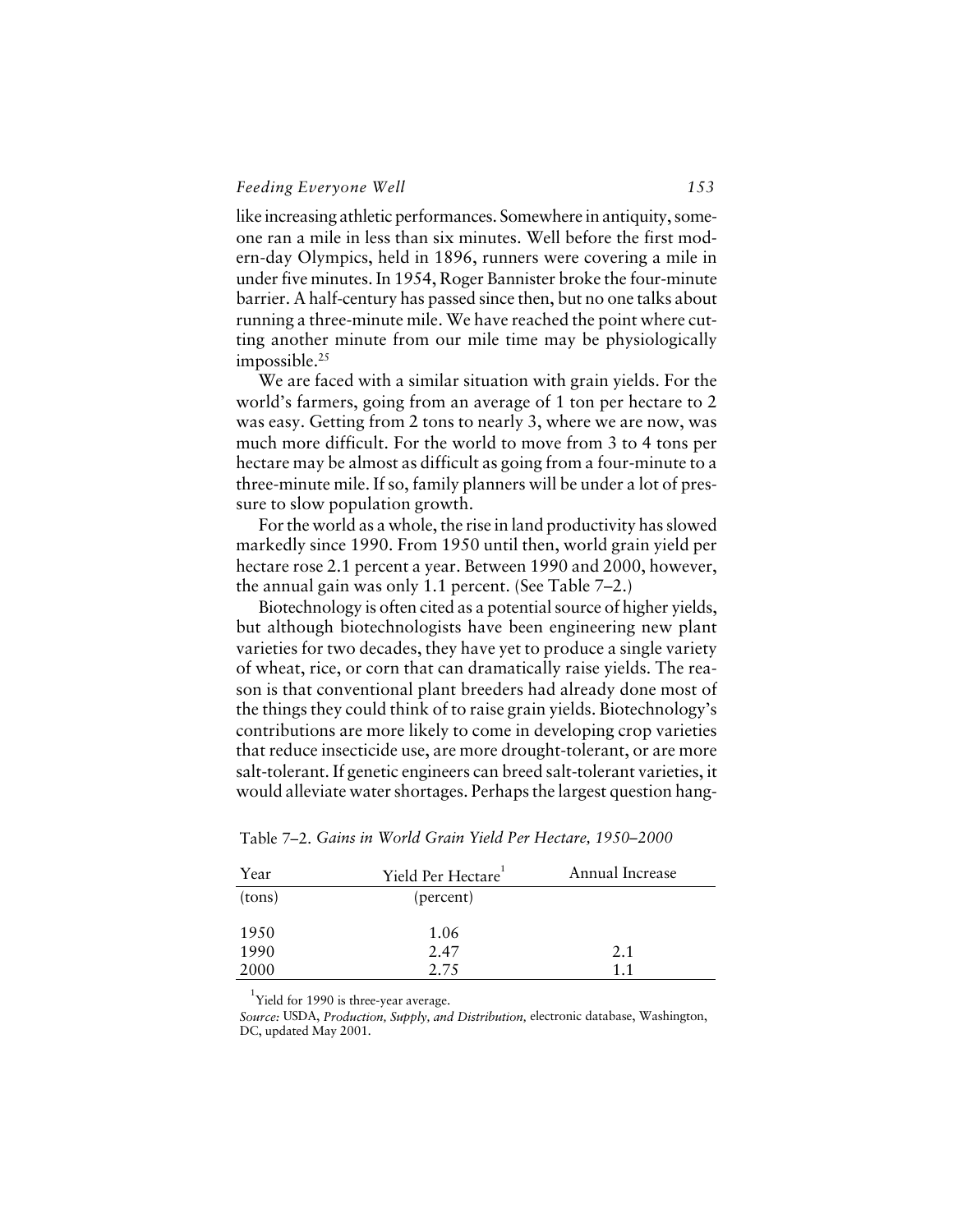ing over the future of biotechnology is the possible long-term environmental and human health effects of using genetically modified crops.

Land productivity can also be raised by increasing the number of crops per year, where temperature and soil moisture permit. In China, for instance, double cropping winter wheat and corn is widespread, enabling farmers in the North China Plain to harvest two high-yielding grain crops each year. In northern India, the double cropping of winter wheat and summer rice is now commonplace, a key to sustaining India's population of 1 billion. Argentina and the United States both double crop winter wheat with a summer crop of soybeans.<sup>26</sup>

Although the United States occupies a latitude similar to that of China, double cropping is not nearly as common, partly because until recently farmers' eligibility for government support prices depended on restricting the area planted, which discouraged multiple cropping. While there was surplus land, there was little reason to seriously consider double cropping or to develop the technologies that would facilitate it.

At present, roughly 10 percent of the 30-million-hectare U.S. soybean crop is double-cropped with winter wheat. If world food supplies tighten, this area could be expanded substantially, providing a strategic assist in increasing the food supply.<sup>27</sup>

Raising cropland productivity is the key to saving the world's remaining forests. If the world's farmers cannot raise land productivity enough to satisfy the future growth in demand for food, then further clearing of forests for agriculture will be unavoidable.

### **Raising Water Productivity**

Over the last half-century, world irrigated area tripled, climbing from 90 million hectares in 1950 to nearly 270 million in 2000. Most of the growth occurred from 1950 to 1978, when irrigation expanded faster than population and boosted irrigated land per person from 0.037 hectares to 0.047 hectares, an increase of one fourth. After 1978, however, the growth in irrigation slowed, falling behind that of population and shrinking the irrigated land per person 8 percent. (See Figure 7–2.)<sup>28</sup>

In the years immediately ahead, the combination of aquifer depletion and the diversion of irrigation water to nonfarm uses may end the historical growth in irrigated area. If so, it will be more difficult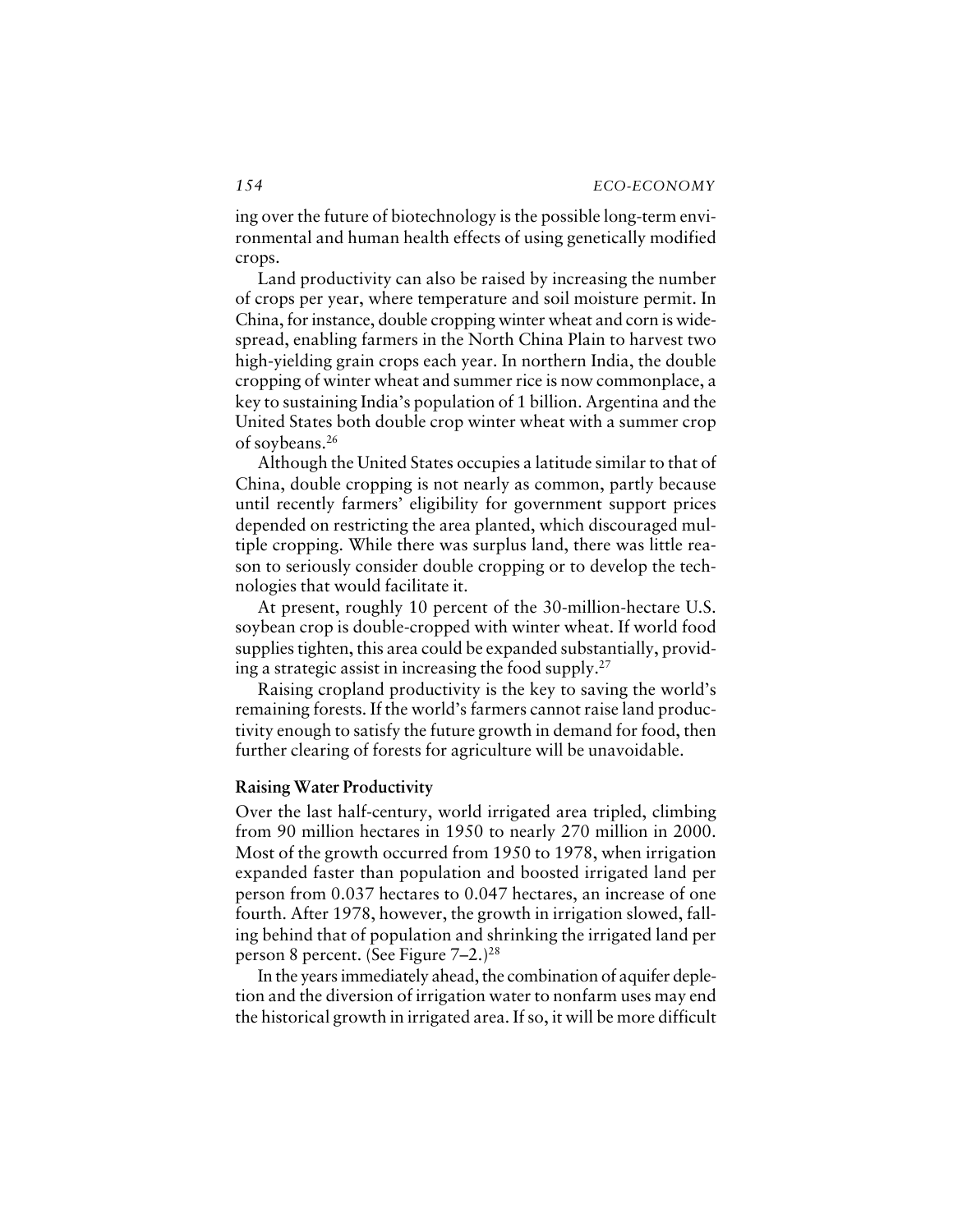

Figure 7-2. World Irrigated Area Per Person, 1950-98

to feed 3 billion more people.

In many countries, the competition for water between the countryside and cities is intensifying, underlining the value of raising water productivity. Although projections of the future diversion of irrigation water to residential and industrial uses do not exist for most countries, a World Bank forecast for South Korea—a relatively well watered country—gives some sense of what may lie ahead. Like many countries, Korea is now using virtually all available water. The Bank calculates that if the Korean economy grows 5.5 percent annually until 2025, growth in water withdrawals for residential and industrial use will reduce the yearly supply remaining for irrigation from 13 billion to 7 billion tons. Rising water prices and associated gains in water productivity will likely ameliorate the loss of water for irrigation, but this analysis nonetheless shows how difficult it may be for some countries even to maintain existing irrigated area.<sup>29</sup>

Farmers everywhere face an uphill battle in the competition for water since the economics of water use do not favor agriculture. Industry can often pay 50 to 100 times as much for water as farmers do. Wherever economic growth and the creation of jobs are a central preoccupation of political leaders, scarce water will likely go to industry.<sup>30</sup>

In addition, countries that are overpumping, including key foodproducing ones such as China, India, and the United States, will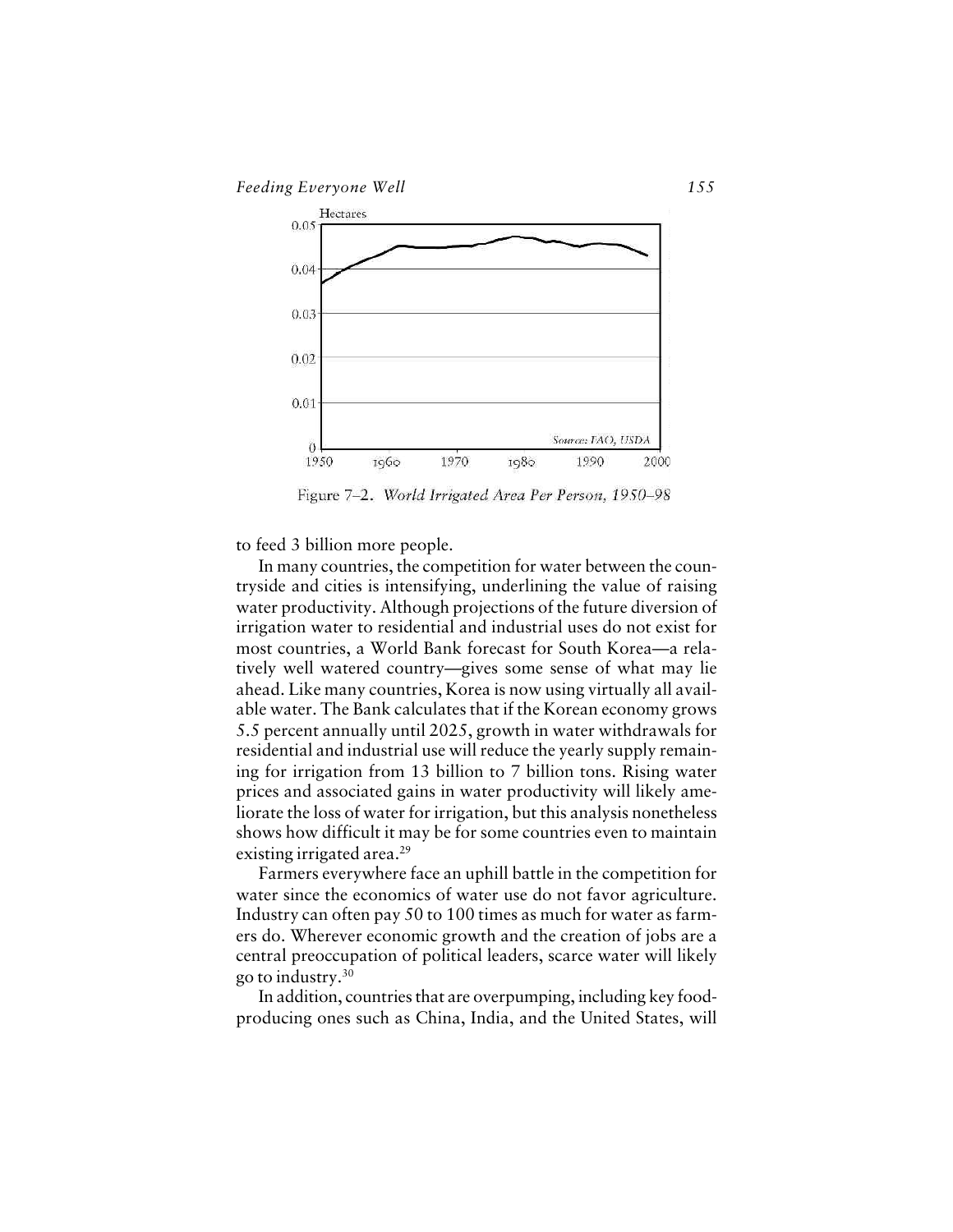lose irrigation water as aquifers are depleted. Once the rising demand for water surpasses the sustainable yield of an aquifer, the gap between demand and sustainable yield widens each year. As it does, the annual drop in the water table also increases each year, accelerating depletion of the aquifer and setting the stage for an abrupt fall in the food supply.<sup>31</sup>

The need for water in the Indian subcontinent is already outrunning the supply. Water tables are falling in much of India, including the Punjab, the country's breadbasket. (See Chapter 2.) The excessive use of water is encouraged by heavy electricity subsidies to farmers, who use electric pumps for irrigation.<sup>32</sup>

In sub-Saharan Africa, the potential for irrigation is limited simply because so much of the continent is arid or semiarid. The greater promise here may lie in water harvesting and systematically building soil organic matter so that soils can absorb and retain more of the low rainfall. The construction of earthen terraces supported by rocks retains water and reduces soil erosion. Leguminous trees planted as windbreaks reduce wind erosion and add nitrogen and organic matter to the soil.

The world water situation today is similar to that with cropland at the middle of the last century: the opportunities for developing new supplies are fast disappearing. By 1950, the frontiers of agricultural settlement had largely vanished, leaving little productive new land to plow. In response, governments launched a broadbased effort to raise land productivity, one that included price supports for farm commodities that encouraged farmers to invest in yield-raising inputs and land improvements, heavy public investment in agricultural research to raise crop yields, and the building of public institutions to support this effort—from agricultural extension services to farm credit banks. Societies mobilized a wide array of resources that doubled land productivity between 1950 and 1984.

The doubling of grainland productivity in little more than a generation is one of the remarkable scientific feats of the modern age. As the new century begins, a similar broad-based effort is needed to raise water productivity. There are several avenues to raising water productivity, but the key is pricing water at closer to market value, a step that leads to systemic advances in efficiency. China, facing acute water shortages, has recently announced a plan to raise water prices each year over the next five years. The attrac-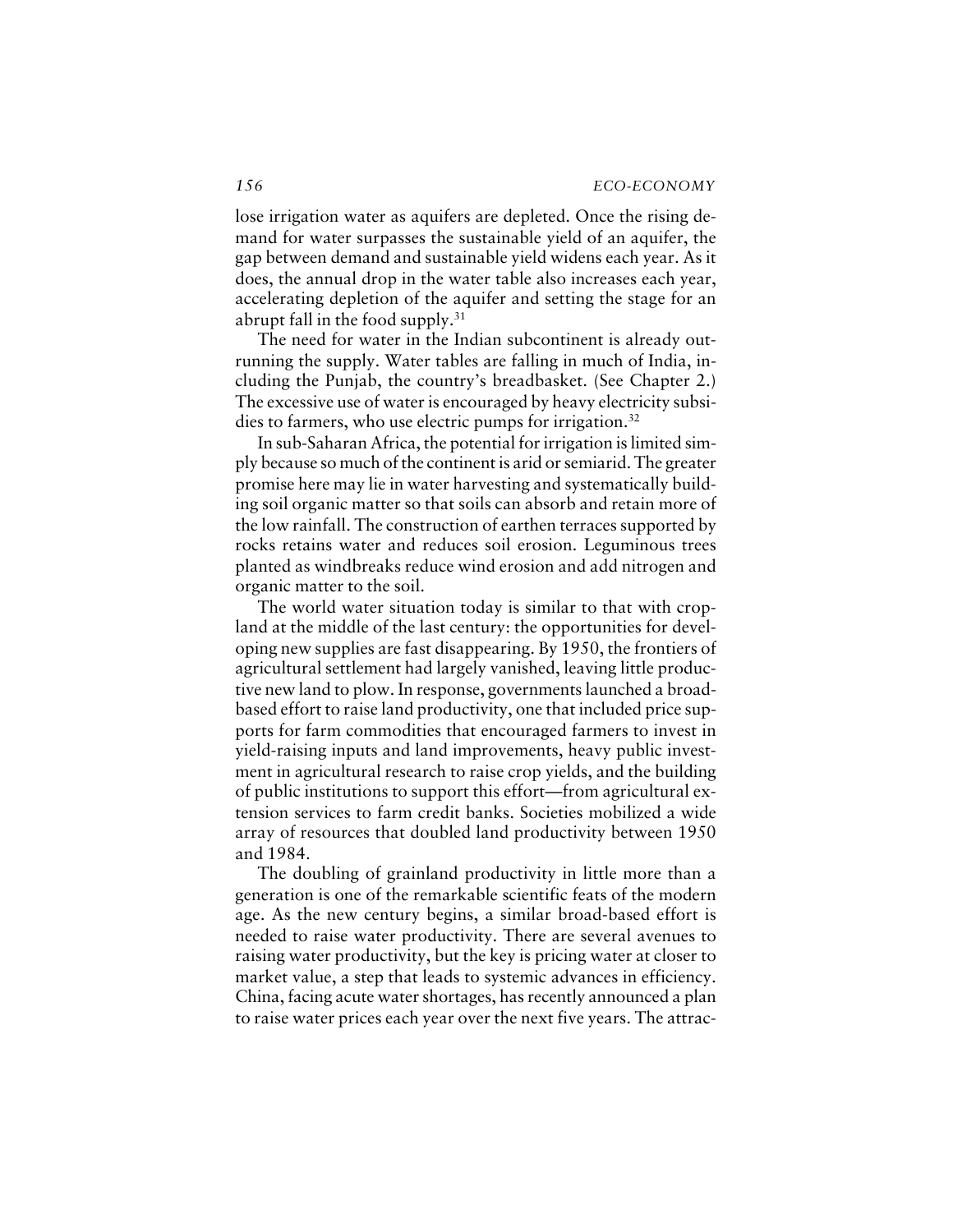tion of market pricing is that it is systemic, promoting more-rational water use throughout the economy.

With 70 percent of the water that is diverted from rivers or pumped from underground being used for irrigation, any gains in irrigation water efficiency have benefits that extend far beyond agriculture. Indeed, getting enough water for cities and industry while maintaining food production may be possible only if irrigation productivity is systematically raised worldwide.<sup>33</sup>

The use of more water-efficient irrigation practices is the key. There are many ways to irrigate crops, including furrow, flood, overhead sprinkler, and drip irrigation. Furrow irrigation, probably the earliest form, is used with row crops, with a small trench being cut near each row of plants. Flood irrigation, traditionally used on rice, is now being reconsidered since recent research indicates that at least in some situations periodic flooding will produce the same yield as continuous flooding, but use much less water.<sup>34</sup>

Overhead sprinkler irrigation, which is widely used in the U.S. southern Great Plains, is often coupled with the use of underground water. The circles of green crops that can be seen when flying over this region during the summer are created with water from centerpivot overhead sprinklers that use well water to irrigate. (In this region, most of the water is drawn from the Ogallala aquifer essentially a fossil aquifer since its recharge is limited.) Shifting from a high-pressure to a low-pressure overhead sprinkler system can boost irrigation efficiency from 65 percent to 80 percent. Shifting to a low-energy precision application sprinkler system can raise it to 90 percent or better.<sup>35</sup>

Drip irrigation technology, pioneered in Israel, is the most efficient of all irrigation systems. It typically uses a plastic hose with small holes or emitters, which either rests on the soil surface or is installed several inches below it. Sandra Postel and her colleagues report that studies in several countries show drip irrigation reducing water use by 30–70 percent. And because it provides a steady supply of water carefully geared to crop needs, it raises yields by 20–90 percent. The combination of reduced water use and higher yields can easily double water productivity, an attractive prospect.<sup>36</sup>

In the past, this high-cost, labor-intensive form of irrigation was used only on high-value crops such as fruits and vegetables. But this is now changing. New low-cost drip irrigation systems designed specifically for small farms, typically with a payback period of one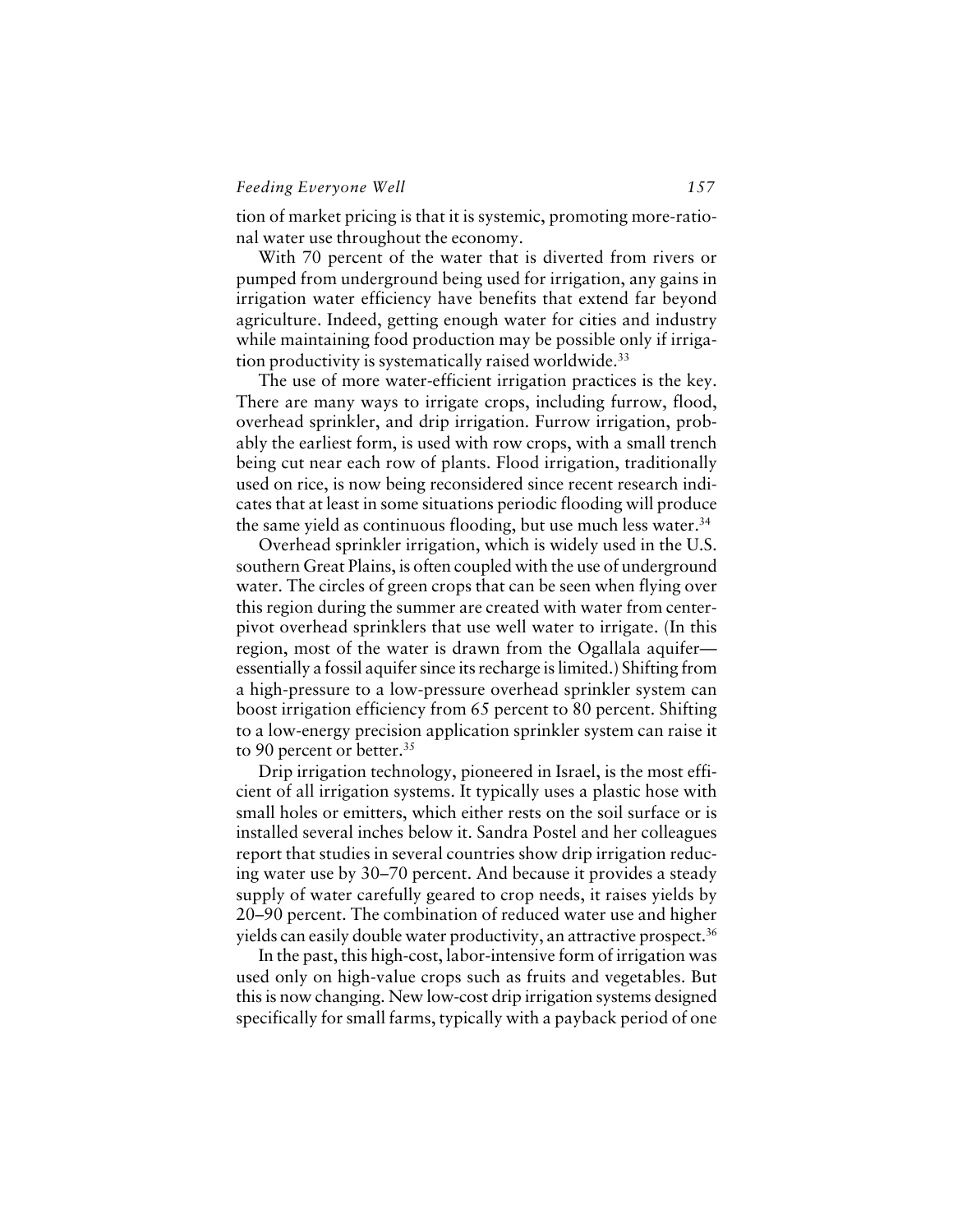year, are opening broad new horizons for expansion. Because they are more labor-intensive, these drip systems are well adapted to small holdings where labor is more plentiful. Postel reports that India has an estimated 10 million hectares that can profitably be irrigated with drip systems. There may be a similar potential in China.<sup>37</sup>

Another way to raise water productivity is to shift to more water-efficient crops. For example, wheat typically produces half again as much grain per unit of water as rice does. This is why Egypt restricts rice planting in favor of wheat.<sup>38</sup>

As a general matter, the higher the yield of a crop, the more productive the water use. For example, a rice crop that yields four tons per hectare uses little more water than one that yields two tons per hectare simply because so much of the water used to produce rice is lost through evaporation from the water surface. Simply put, raising land productivity also raises water productivity.

### **Restructuring the Protein Economy**

The demand for meat—beef, pork, poultry, and mutton—typically rises with income, perhaps driven by the taste for meat acquired during our 4 million years as hunter-gatherers. This innate hunger for animal protein, which manifests itself in every society, has lifted the world demand for meat each year for 40 consecutive years. One of the most predictable trends in the global economy, world meat production climbed from 44 million tons in 1950 to 233 million tons in 2000, more than a fivefold increase. (See Figure 7– 3.) This growth, roughly double that of population, raised meat intake per person worldwide from 17 kilograms to 38 kilograms.<sup>39</sup>

Once the limits of rangelands and fisheries are reached, then the growing demand for animal protein can be satisfied by feeding cattle in feedlots or fish in ponds; by expanding the production of pork, poultry, and eggs, all largely dependent on feed concentrates; or by producing more milk.

In this new situation, the varying efficiency with which grain is converted into protein—beef, pork, poultry, and fish—is shaping production trends. Cattle in feedlots require roughly 7 kilograms of feed concentrate per additional kilogram of live weight. For pigs, the ratio is nearly 4 to 1. Chickens are much more efficient, with a 2-to-1 ratio. Fish, including both herbivorous and omnivorous species, require less than 2 kilograms of grain concentrate per kilo-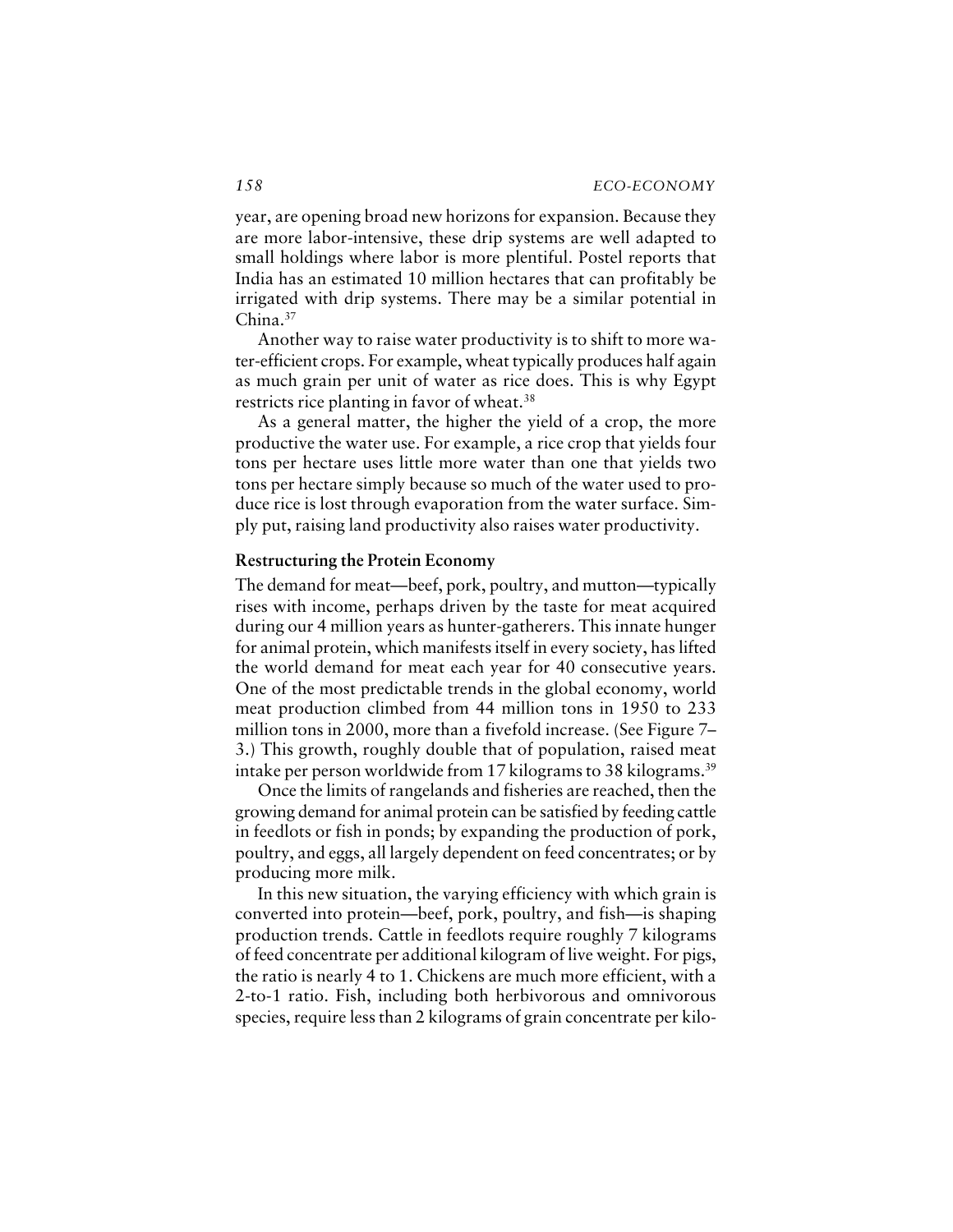

Figure 7-3. World Meat Production, 1950-2000

gram of gain. $40$ 

There are three ways to increase animal protein supply without consuming more grain: improve the efficiency of grain conversion into animal protein; shift from the less efficient forms of conversion, such as beef or pork, to the more efficient ones, such as poultry or farmed fish; and rely on ruminants to convert more roughage into either meat or milk.

Not surprisingly, the economics of the varying conversion rates is accelerating growth in output among the more efficient converters. The world's existing feedlots are being maintained, but there is little new investment in feedlots simply because of the higher cost of fed beef. From 1990 to 2000, world beef production increased only 0.5 percent a year compared with 2.5 percent for pork. The most rapidly growing source of meat during this period was poultry, expanding at 4.9 percent annually. (See Table  $7-3$ .)<sup>41</sup>

The oceanic fish catch has not increased appreciably since 1990, thus falling far behind the soaring growth in demand for seafood. In response, aquacultural output expanded from 13 million tons of fish in 1990 to 31 million tons in 1998, growing by more than 11 percent a year. Even if aquacultural growth slows somewhat during the current decade, world aquacultural output is still on track to overtake the production of beef by 2010.<sup>42</sup>

China is the leading aquacultural producer, accounting for 21 million tons of the global output in 1998. Its output is rather evenly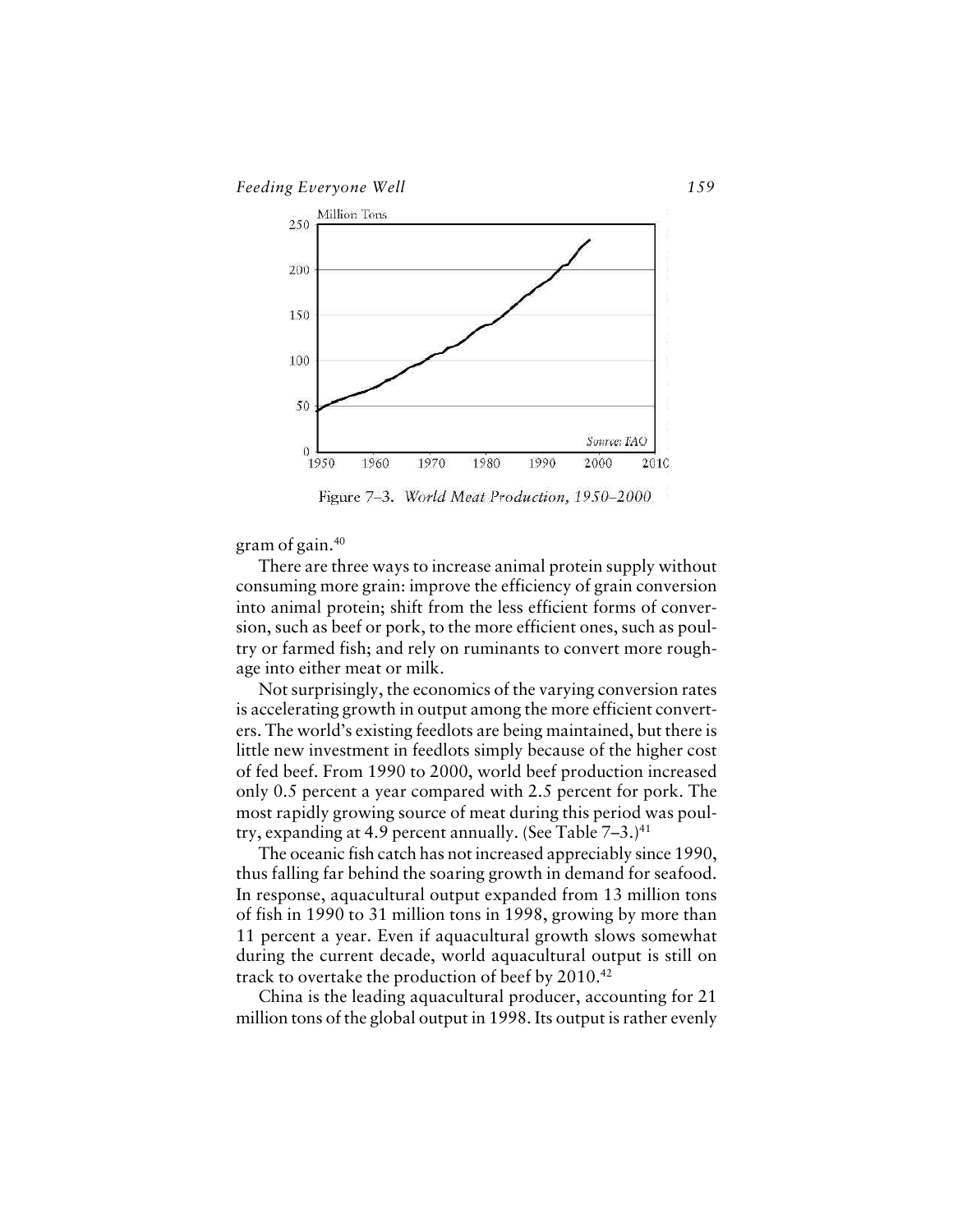| Source                          | Annual Rate of Growth |
|---------------------------------|-----------------------|
|                                 | (percent)             |
| Aquaculture <sup>1</sup>        | 11.4                  |
| Poultry                         | 4.9                   |
| Pork                            | 2.5                   |
|                                 |                       |
| <b>Beef</b>                     | 0.5                   |
| Oceanic fish catch <sup>1</sup> | 0.1                   |

#### Table 7–3. *World Growth in Animal Protein Production, by Source, 1990–2000*

 $^{1}$ 1990–98 only.

*Source:* See endnote 41.

divided between coastal and inland areas. Coastal output is dominated by shellfish—mostly oysters, clams, and mussels. It also includes small amounts of shrimp or prawns and some finfish. Coastal aquaculture is often environmentally damaging because it depends on converting wetlands into fish farms or because it concentrates waste, leading to damaging algal blooms.<sup>43</sup>

Except for shellfish, most of China's aquacultural output is produced inland in ponds, lakes, reservoirs, and rice paddies. Some 5 million hectares of land are devoted exclusively to fish farming, much of it to carp polyculture. In addition, 1.7 million hectares of riceland produce rice and fish together.<sup>44</sup>

Over time, China has evolved a fish polyculture using four types of carp that feed at different levels of the food chain, in effect emulating natural aquatic ecosystems. Silver carp and bighead carp are filter feeders, eating phytoplankton and zooplankton respectively. The grass carp, as its name implies, feeds largely on vegetation, while the common carp is a bottom feeder, living on detritus that settles to the bottom. Most of China's aquaculture is integrated with agriculture, enabling farmers to use agricultural wastes, such as pig manure, to fertilize ponds, thus stimulating the growth of plankton. Fish polyculture, which typically boosts pond productivity over that of monocultures by at least half, also dominates fish farming in India.<sup>45</sup>

As land and water become ever more scarce, China's fish farmers are feeding more grain concentrates in order to raise pond productivity. Between 1990 and 1996, China's farmers raised the an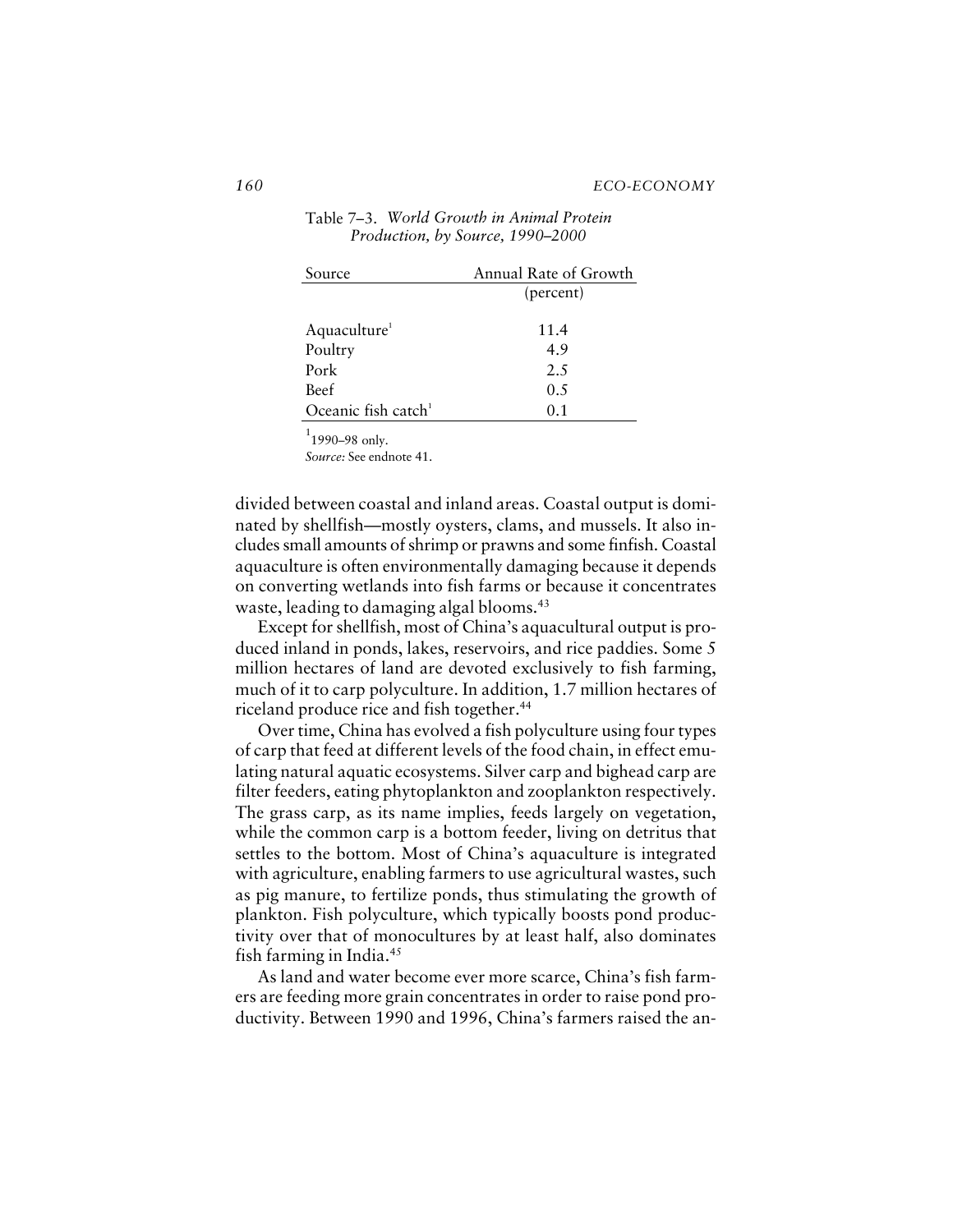nual pond yield per hectare from 2.4 tons of fish to 4.1 tons.<sup>46</sup>

In the United States, catfish, which require less than 2 kilograms of feed per kilogram of live weight, are the leading aquacultural product. U.S. catfish production of 270,000 tons (600 million pounds) is concentrated in four states: Mississippi, Louisiana, Alabama, and Arkansas. Mississippi, with some 45,000 hectares (174 square miles) of catfish ponds and easily 60 percent of U.S. output, is the catfish capital of the world.<sup>47</sup>

Public attention has focused on aquacultural operations that are environmentally disruptive, such as the farming of salmon, a carnivorous species, and shrimp. Yet these operations account for only 1.5 million tons of output. World aquaculture is dominated by herbivorous species, importantly carp in China and India, but also catfish in the United States and tilapia in several countries.<sup>48</sup>

Just as aquaculture is supplementing the fish catch, new practices are evolving to efficiently expand livestock output. Although rangelands are being grazed to capacity and beyond, there is a large unrealized potential for feeding agricultural residues—rice straw, wheat straw, and corn stalks—to ruminants, such as cattle, sheep, and goats. This can mean that a given grain crop yields a second harvest—the meat or the milk that is produced with the straw and corn stalks. Ruminants have a highly sophisticated digestive system, one that can convert straw and corn stalks into meat and milk without using the grain that can be consumed by humans. At present, most human food comes from the photosynthate going into the seed of cereals, but by feeding animals straw and corn stalks, the photosynthate that goes into stems and leaves also can be converted into food.<sup>49</sup>

In India, both water buffalo, which are particularly good at converting coarse roughage into milk, and cattle figure prominently in the dairy industry. India has been uniquely successful in converting crop residues into milk, expanding production from 20 million tons in 1961 to 79 million tons in 2000—a near fourfold increase. Following a path of steady growth, milk became India's leading farm product in value in 1994. In 1997, India overtook the United States to become the world's leading milk producer. (See Figure 7– 4.) Remarkably, it did so almost entirely by using farm byproducts and crop residues, avoiding the diversion of grain from human consumption to cattle.<sup>50</sup>

Between 1961 and 2000, India's milk production per person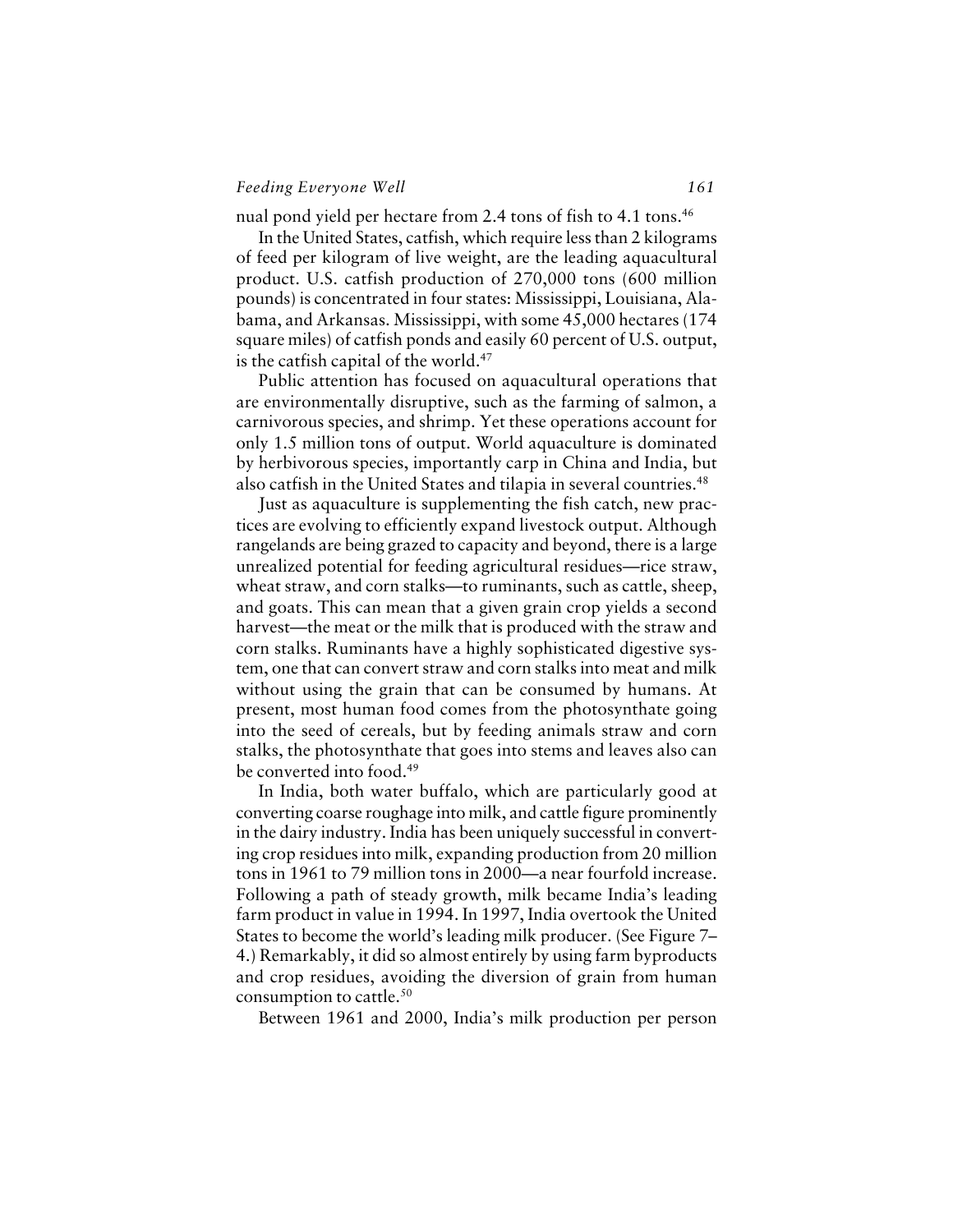

Figure 7-4. Milk Production in the United States and India, 1961-2000

increased from 0.9 liters per week to 1.5 liters, or roughly a cup of milk per day. Although this is not a lot by western standards, it is a welcome expansion in a protein-hungry country.<sup>51</sup>

The dairy industry structure in India is unique in that the milk is produced almost entirely by small farmers, who have only one to three cows. Milk production is integrated with agriculture, involving an estimated 70 million farmers for whom it is a highly valued source of supplemental income. Dairying, even on a small scale, is a labor-intensive process, including gathering the roughage where cows are stall-fed, milking them, and transporting the milk to market. Ownership of a few cows or buffalo also means a supply of manure for cooking fuel and for fertilizer. If India can introduce new energy sources for cooking, it will free up more cow manure for fertilizer.<sup>52</sup>

China also has a large potential to feed corn stalks and wheat and rice straw to cattle or sheep. As the world's leading producer of both rice and wheat and the second ranked producer of corn, China annually harvests an estimated 500 million tons of straw, corn stalks, and other crop residues. At present, much of this either is burned, simply to dispose of it, or is used in villages as fuel. Fortunately, China has vast wind resources that can be harnessed to produce electricity for cooking, thus freeing up roughage for feeding additional cattle or sheep.53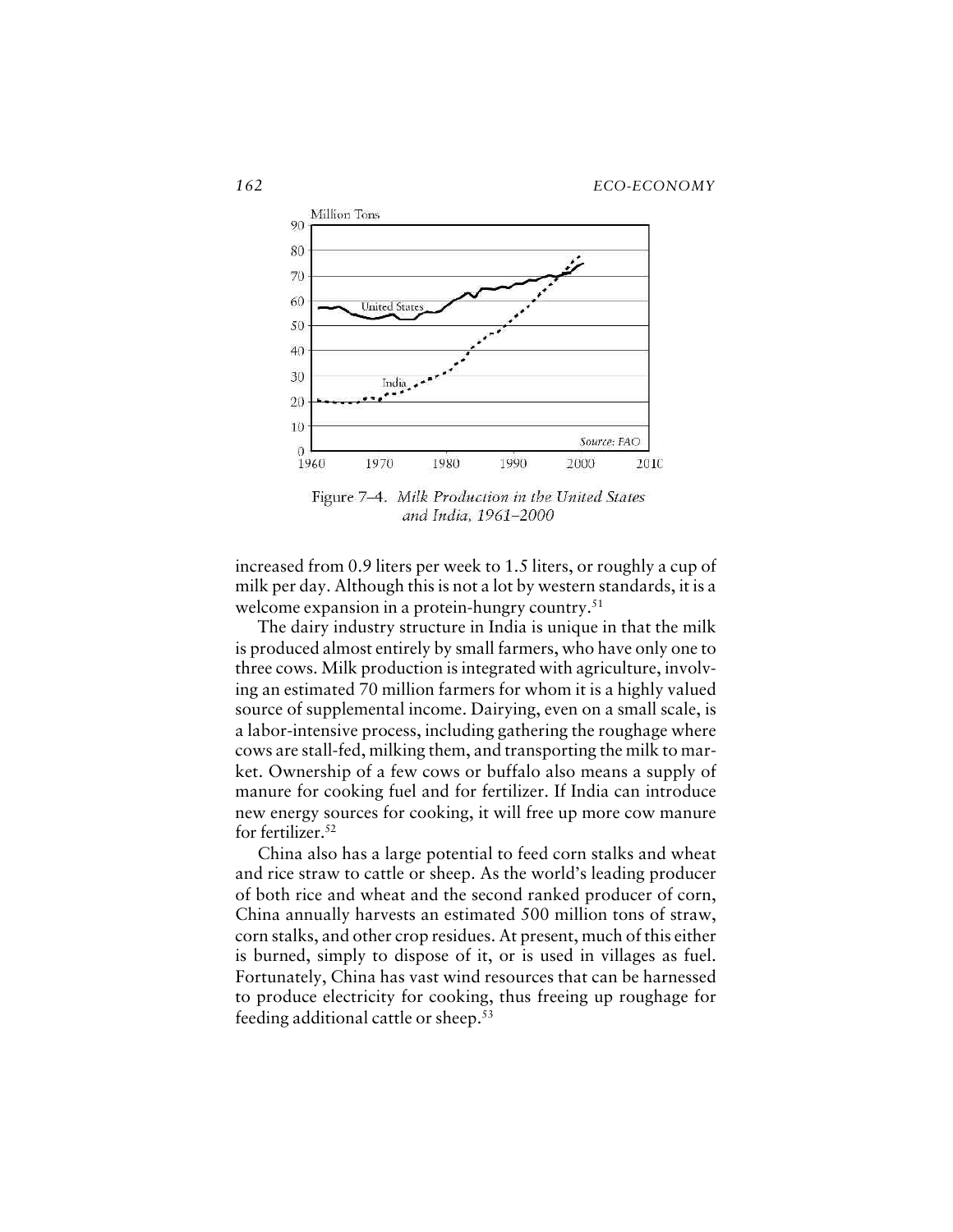The ammoniation of crop residues (that is, the incorporation of nitrogen) in the roughage helps the microbial flora in the rumen of the cattle and sheep to digest the roughage more completely. The use of this technology in the major crop-producing provinces of east central China—Hebei, Shandong, Henan, and Anhui—has created a "Beef Belt." Beef output in these four provinces now dwarfs that of the grazing provinces of Inner Mongolia, Qinghai, and Xinjiang.<sup>54</sup>

Ruminants also produce soil-enriching manure that not only returns nutrients to the soil, but also adds organic matter, which improves both soil aeration and water retention capacity, thus enhancing soil productivity. Roughage-based livestock systems are almost necessarily local in nature because roughage is too bulky to transport long distances.

Satisfying the demand for protein in a protein-hungry world where water scarcity is likely to translate into grain scarcity is a challenge to agricultural policymakers everywhere. If grain becomes scarce, as now seems likely, other countries, such as the United States, Canada, and France, may follow India's example of using ruminants to systematically convert more crop residues into food.

# **Eradicating Hunger: A Broad Strategy**

This chapter began by noting that sustaining a sufficient growth in food output to eradicate hunger will now take a superhuman effort both within agriculture and in related activities outside that sector. Soil erosion, aquifer depletion, and climate change threaten future food production. Food security may depend as much on the efforts of family planners as on farmers and as much on the decisions made in ministries of energy that shape future climate trends as on decisions made in ministries of agriculture. The difficulty in eradicating hunger is matched only by the urgency of doing so.

In countries where farm size is shrinking fast, raising land productivity deserves even greater priority than in the past. And increasingly, raising water productivity is the key to further gains in land productivity. Governments running the risk of an abrupt drop in food production as a result of aquifer depletion may be able to avoid such a situation only by simultaneously slowing population growth and raising water productivity in order to stabilize water tables.

Stabilizing population is as essential as it is difficult. If rapid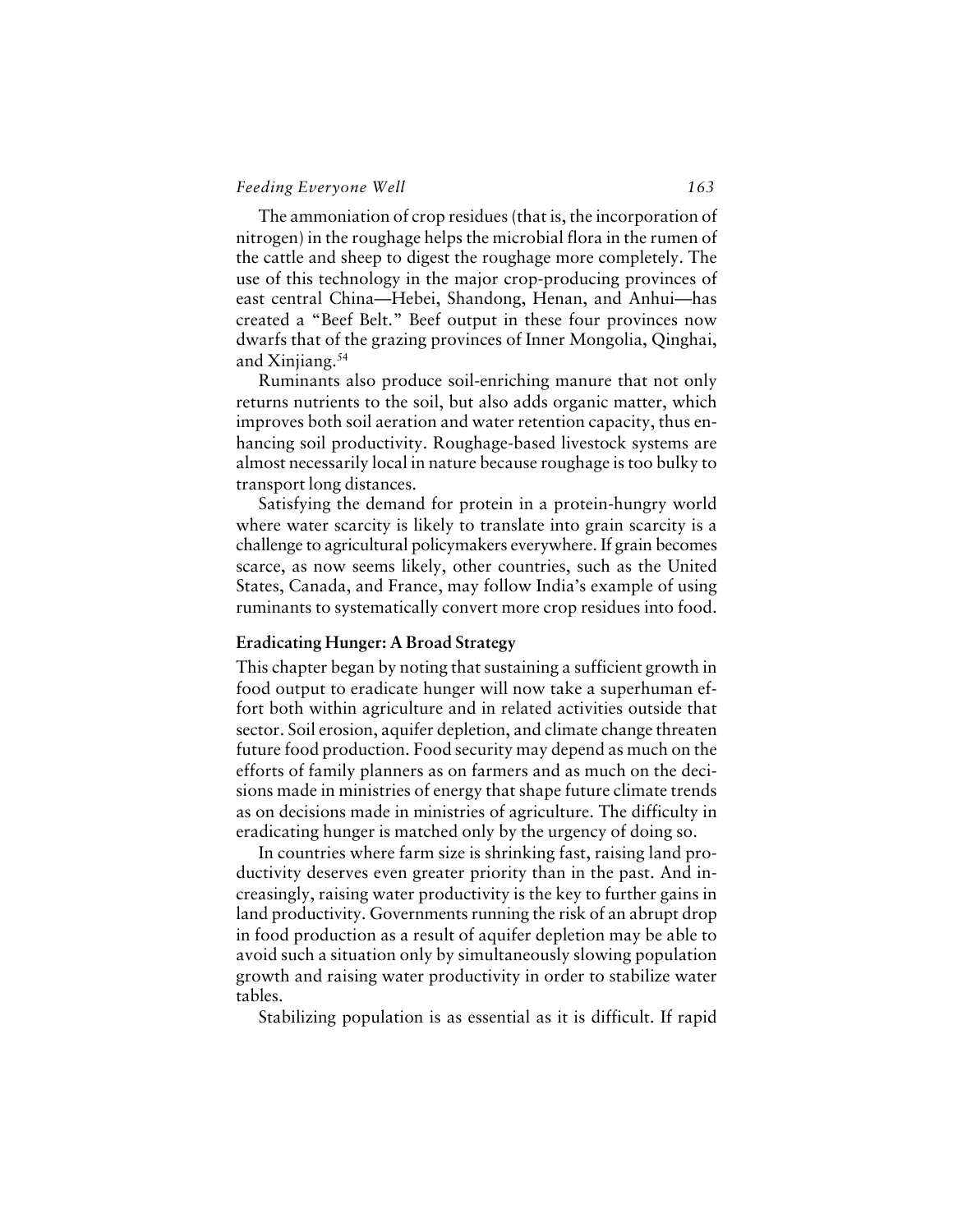population growth continues, it will lead to further fragmentation of land holdings, as well as to hydrological poverty on a scale that is now difficult to imagine. Hundreds of millions of people will not have enough water to meet their most basic needs, including food production. Chapter 10 discusses further the urgent need to stabilize world population.

With the rise in land productivity slowing, continuing rapid population growth makes eradicating rural hunger much more difficult, if not impossible. Perhaps the single most important thing India, for example, can do to enhance its future food security is to accelerate the shift to smaller families. This would enable it to move to the low-level U.N. population projection instead of the mediumlevel one, thereby adding only 289 million people instead of 563 million in the next 50 years. $55$ 

As the backlog of unused agricultural technology shrinks, providing enough food will increasingly depend on strengthening international agricultural research assistance. Appropriations for agricultural research are lagging far behind needs. For some farmers, the technology pipeline is running dry. More locally oriented investment in agricultural research that will help expand multiple cropping and intercropping could pay large dividends.

Raising grain yield per hectare in the two regions where the world's hungry are concentrated will not be easy. India's wheat yield, for example, has already tripled since 1960. The rise in rice yield, which went from just under 1 ton per hectare in 1965 to 1.9 tons in 1993, has slowed. Lifting land productivity in India is constrained by the country's proximity to the equator. Day length during the summer is relatively short, and since rice is typically grown during the summer monsoon season, when cloud cover is heavy, solar intensity is low.<sup>56</sup>

Now that water scarcity is becoming a constraint on efforts to expand world food production, the time has come for an all-out effort to raise water productivity. Such a campaign could be patterned on the earlier effort to raise land productivity, involving a wide range of government initiatives—including research on raising productivity, water pricing that will reflect the value of water, government loans for farmers' attempts to raise water productivity, and the training of agricultural extension agents to help farmers in this effort.

As water scarcity translates into food scarcity, countries every-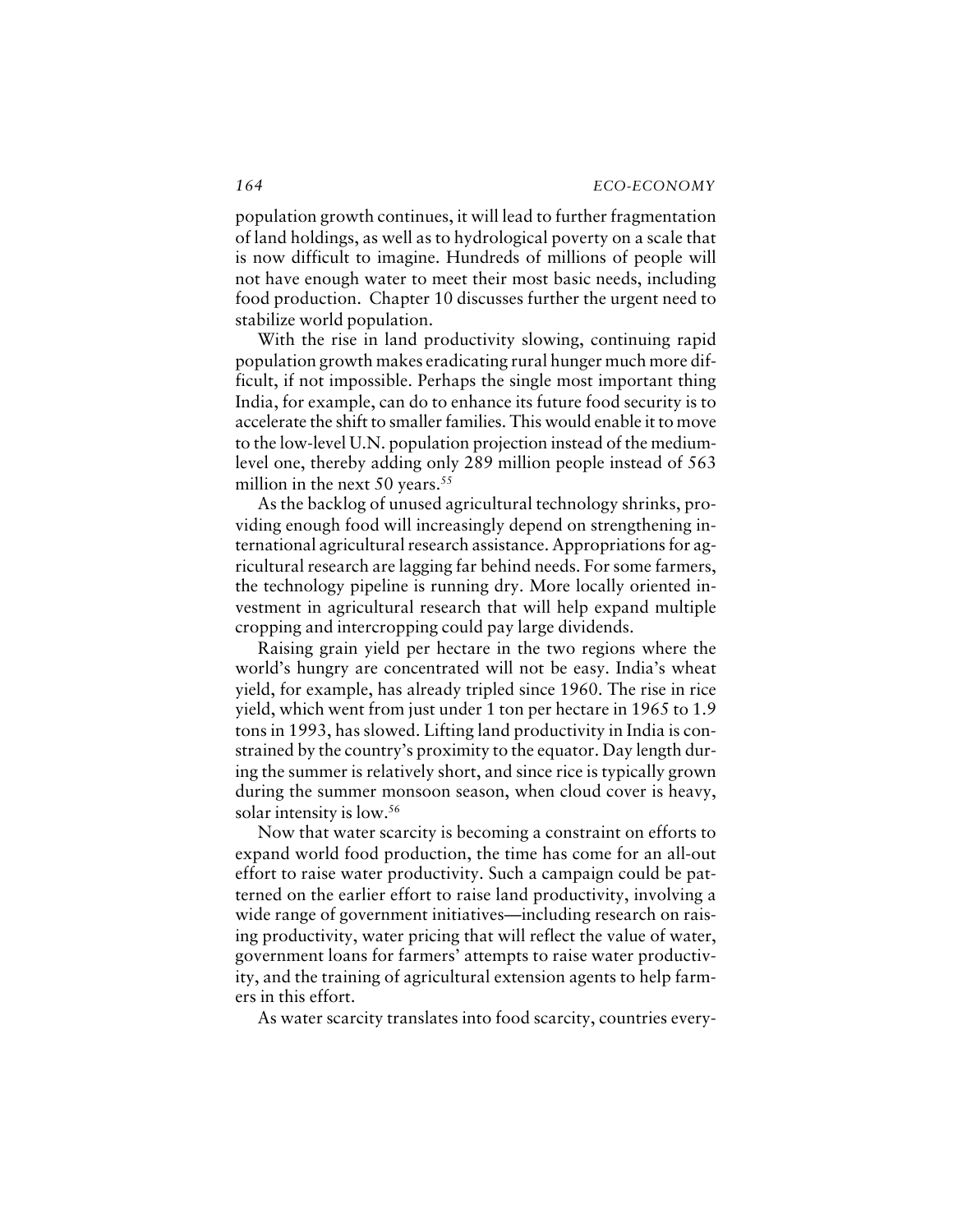where need to reexamine the potential for multiple cropping. This is particularly true for a country like the United States, where crop acreage limits have traditionally discouraged multiple cropping.

In India, the multiple-cropped area can be expanded by harvesting and storing water during the monsoon season so that more land can be cropped during the dry season. If agricultural extension workers are trained in water harvesting techniques, they can then work with local farmers to increase water storage. This will help raise yield per crop and also the crops produced per year.

With cropland becoming scarce, efforts to protect prime farmland are needed the world over. Here, Japan is the model. It has successfully protected rice paddies even within the boundaries of the city of Tokyo, thus enabling Japan to remain self-sufficient in its staple food—rice.

Similarly with soil conservation: with erosion now taking a measurable toll on food production in so many countries, the adoption of farming practices that reduce soil erosion will pay handsome dividends. The model is the United States, which has both converted highly erodible cropland back to grassland and adopted conservation practices to reduce erosion. The conversion of erodible cropland back to grassland or to trees, coupled with the adoption of conservation tillage on 37 percent of all cropped land, reduced soil erosion from 3.1 billion tons in 1982 to 1.9 billion tons in 1997.<sup>57</sup>

Another potential for expanding food production, one that has been neglected in many industrial countries, is the feeding of crop residues to ruminants, as described earlier. This can reduce pressure on rangelands, as it has done in India and China. This potential for a second harvest from a single crop deserves to be systematically exploited worldwide.

Recognizing that malnutrition is largely the result of rural poverty, the World Bank is replacing its long-standing, crop-centered agricultural development strategies with rural development strategies that use a much broader approach. Bank planners believe that a more systemic approach to eradicating rural poverty—one that embraces agriculture but that also integrates human capital development, the development of infrastructure, and social development into a strategy for rural development—is needed to shrink the number living in poverty. One advantage of encouraging investment in the countryside in both agribusiness and other industries is that it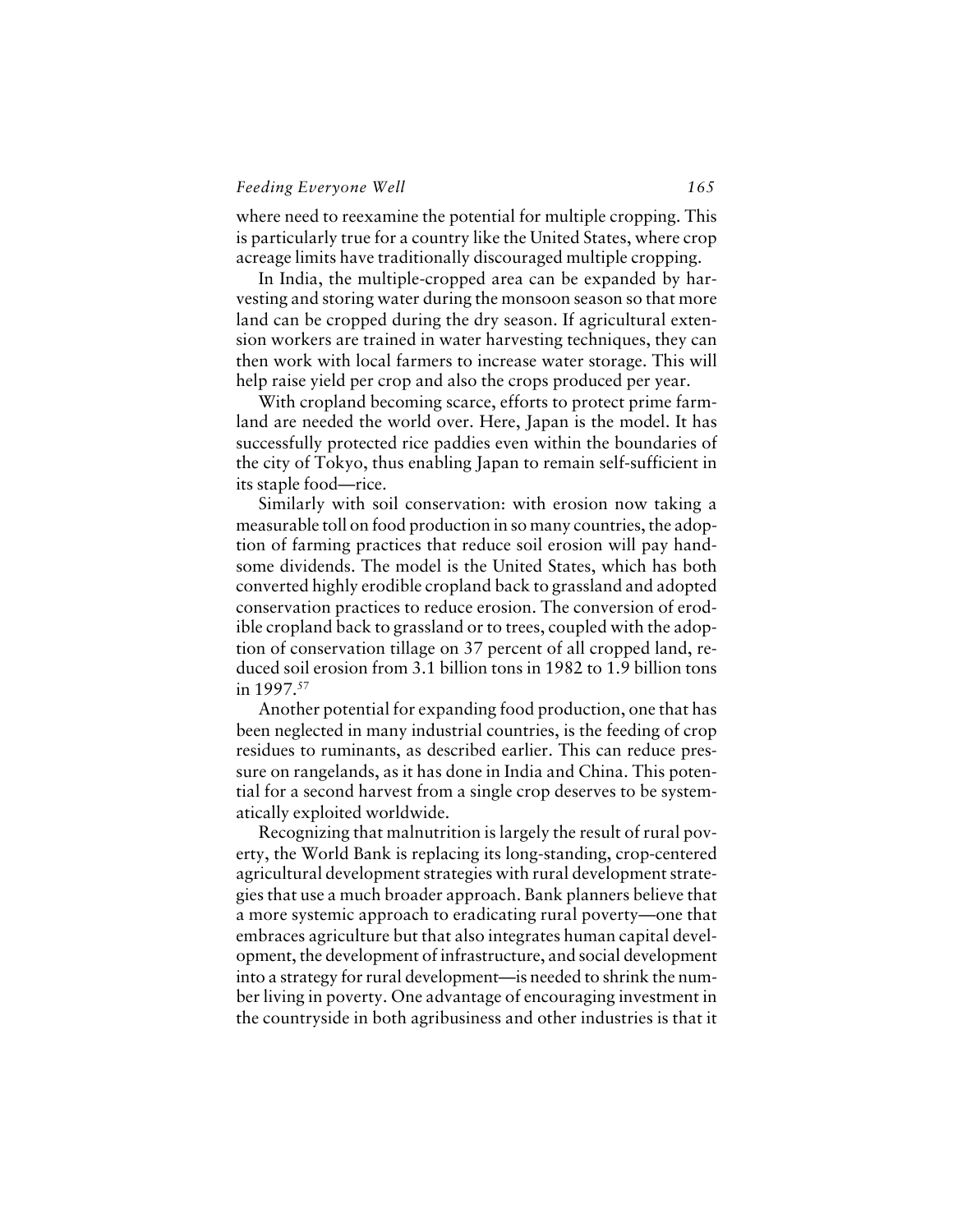encourages breadwinners to stay in the countryside, keeping families and communities intact. In the absence of such a strategy, rural poverty simply feeds urban poverty.<sup>58</sup>

In countries such as India, where farm size is shrinking, it becomes more difficult to raise land productivity enough to provide adequate nutrition. The challenge in these areas is to mobilize capital both through domestic savings and by attracting investment from abroad to build the factories needed to provide employment and income in rural areas. This will help rural families and communities stay together. For this the model is China, which has achieved high savings rates and attracted record amounts of foreign capital.<sup>59</sup>

Another demand-side initiative, in addition to stabilizing population growth, is for the affluent to eat further down the food chain. The best nourished people in the world are not those living low on the food chain, such as Indians who consume roughly 200 kilograms of grain per year, or those living high on the food chain, such as Americans who consume some 800 kilograms of grain per year, mostly in the form of livestock products. It is people living at an intermediate level, such as Italians, who consume 400 kilograms of grain a year. Life expectancy in Italy—a country with the highly touted Mediterranean diet (rich in starches and fresh fruits and vegetables and only moderate amounts of livestock products) exceeds that in both India and the United States. Even though the United States spends more on health care per person than Italy does, life expectancy in the latter is higher, apparently because of a lower consumption of livestock products. For those living high on the food chain, moving down to a more moderate level would enhance not only their health, but also the health of the planet.<sup>60</sup>

A half-century ago, no one was concerned about climate change. But if we cannot now accelerate the phaseout of fossil fuels, more extreme climate events may disrupt food production, threatening food security. Of particular concern is the rise in sea level that could inundate the river floodplains in Asia that produce much of the region's rice. The rise over the last century of 20 centimeters (8 inches) or more is already affecting some low-lying coastal regions. If sea level rises by 1 meter during this century, which is the upper level projected, it will take a heavy toll on food production, especially in Asia. Here the principal responsibility lies with the United States, a country whose carbon emissions are so great that it can single-handedly alter the earth's climate. If the United States does